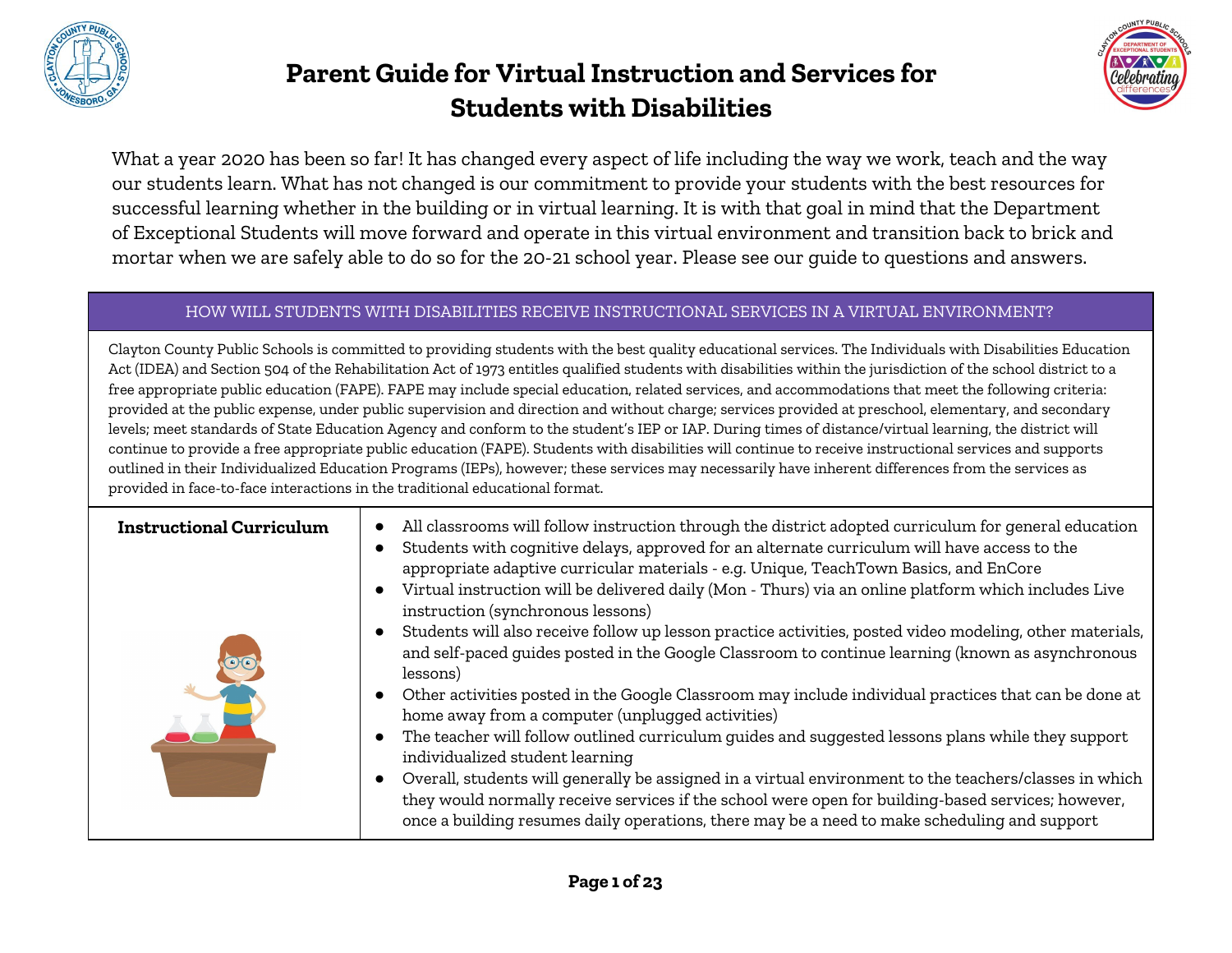



|                                                                                                                                    | service adjustments<br>Our Transition to Work Experience and Supported Employment programs will be provided virtually<br>$\bullet$<br>through several methods including; virtual work sites, teaching of home based job-embedded skills<br>through video modeling, and lessons on maintenance and experiences of "soft skills" for<br>interviewing and job applications. We will also continue with virtual lessons and Live activities using<br>Unique Curriculum in our Transition level to develop job-embedded skills<br>All instructional programs will provide valuable data to review our students' maintenance of skill<br>performance.                                                                                                                                                                                                                                                                                                                                                                                                                                                                                                                                                                                                                                                                                                                                                                                                                                                                                                                                                                                                                                                                                                                                                                                                                             |
|------------------------------------------------------------------------------------------------------------------------------------|-----------------------------------------------------------------------------------------------------------------------------------------------------------------------------------------------------------------------------------------------------------------------------------------------------------------------------------------------------------------------------------------------------------------------------------------------------------------------------------------------------------------------------------------------------------------------------------------------------------------------------------------------------------------------------------------------------------------------------------------------------------------------------------------------------------------------------------------------------------------------------------------------------------------------------------------------------------------------------------------------------------------------------------------------------------------------------------------------------------------------------------------------------------------------------------------------------------------------------------------------------------------------------------------------------------------------------------------------------------------------------------------------------------------------------------------------------------------------------------------------------------------------------------------------------------------------------------------------------------------------------------------------------------------------------------------------------------------------------------------------------------------------------------------------------------------------------------------------------------------------------|
| <b>Specialized Instructional</b><br><b>Supports for Students with</b><br><b>Disabilities</b><br>Educati<br>Learning<br>Differently | For the 2020-21 school year, the following programs have been purchased or are in process of purchase and<br>implementation with the programs/levels outlined below to provide additional support to our students as the<br>level of student need grows. Please continue to be patient as we train and rollout or implement these options.<br>TeachTown is the umbrella program that supports students from 18 months to adulthood.<br>TeachTown focuses on children diagnosed with autism spectrum disorder, developmental<br>disabilities, intellectual disabilities and emotional and behavior disorders. TeachTown curriculum<br>will currently be used in our Functional Autism classrooms, which are Autism classrooms which<br>assess using Georgia Alternate Assessment (GAA)<br>Unique Learning System® or the Unique Curriculum is a standards-based curriculum specifically<br>designed so that students with special needs can access the general education curriculum. Unique<br>Learning System's differentiated materials provide a means of access to standards-based instruction<br>for students with diverse learning needs. Given appropriate materials and adapted methods for<br>instruction, all students participate in rigorous, daily classroom instruction.<br>Level 1 Participatory: For students who require extensive and more pervasive support.<br>$\circ$<br>Increasing participation is the main objective to allow each student to learn in their own<br>unique way.<br>Level 2 Supportive: For students who may require symbol support and other direct<br>$\circ$<br>instruction for learning and comprehension.<br>Level 3 Independent: For students who can effectively read text, produce simple writing,<br>$\circ$<br>perform basic math processes, and demonstrate independent comprehension of modified<br>learning information. |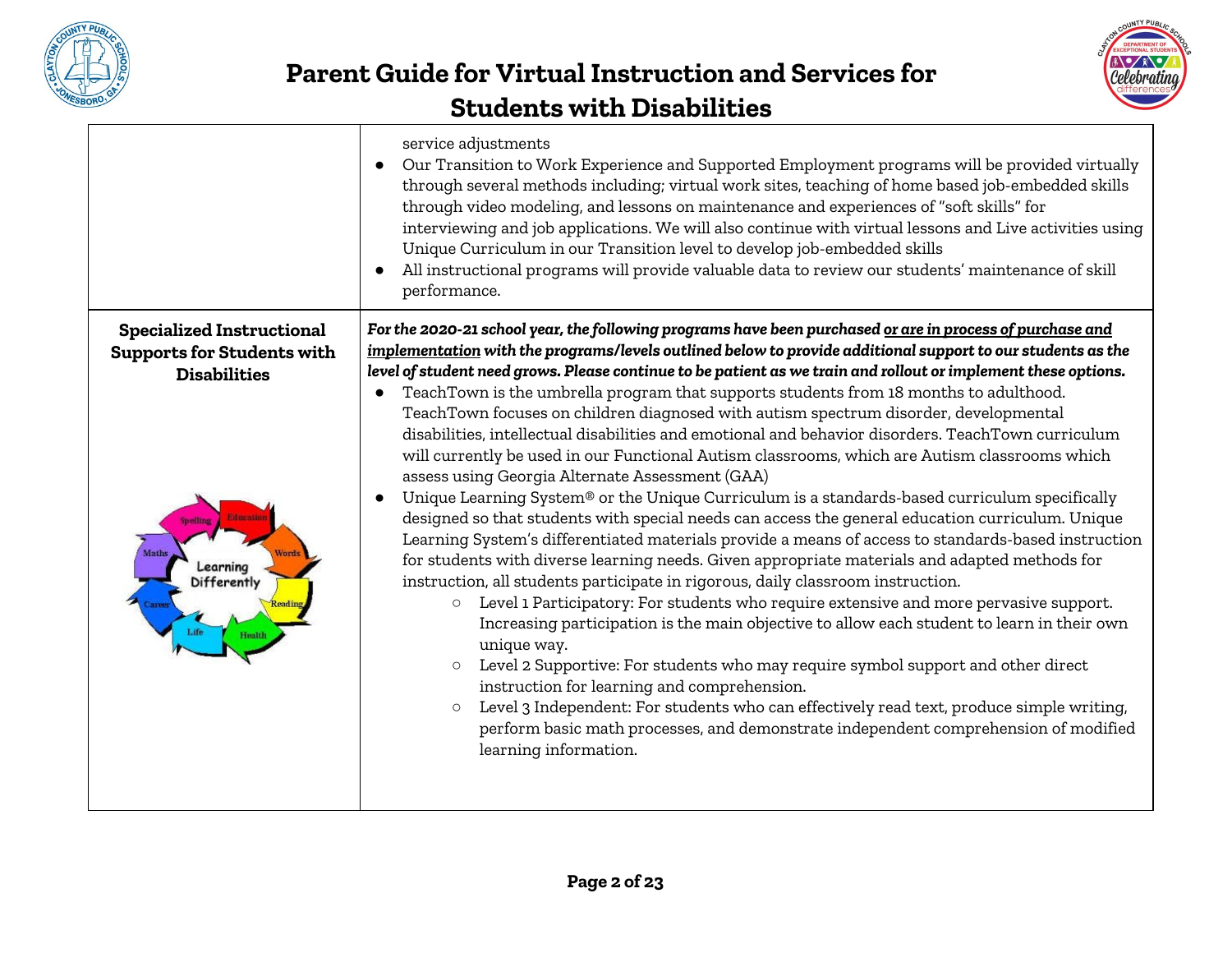



| <b>Specialized Instructional</b><br><b>Supports for Students with</b><br><b>Disabilities</b><br>(continued) | For the 2020-21 school year, the following programs have been purchased or are in process of purchase and<br>implementation with the programs/levels outlined below to provide additional support to our students as the<br>level of student need grows. Please continue to be patient as we train and rollout or implement these options.<br>In elementary school, all special education students will have access to iReady intervention supports<br>and learning tools for reading. In small group courses, the teachers/students will be required to<br>participate in lessons and interventions through iReady for instructional support. To further<br>support and develop literacy skills in middle and high school English-Language Arts courses,<br>Language! Live will be the intervention tool utilized in small group support courses for grades 6-12.<br>Language! Live is a comprehensive literacy intervention tool. In addition to small group courses, the<br>intervention support is available in middle school as a Connections course and in high school as core<br>English Language Arts course, embedded into a World Literature course specifically for rising ninth<br>graders.<br>To further support and develop Math and Numeracy skills for students with disabilities in small<br>$\bullet$<br>group courses, each student will have access to the following programs at each level: iReady for<br>elementary, Math 180 for middle school and high school beginning learners, and MyPath Math for<br>high school developing learners. These additional supports provide a comprehensive and systematic<br>approach to closing numeracy gaps and developing conceptual understanding in mathematics.<br>These programs create a strong mathematics foundation by individualizing mathematics<br>instruction for struggling students and target each student's individual mathematics needs. These<br>programs also allow the student to learn at his/her own pace. |
|-------------------------------------------------------------------------------------------------------------|-----------------------------------------------------------------------------------------------------------------------------------------------------------------------------------------------------------------------------------------------------------------------------------------------------------------------------------------------------------------------------------------------------------------------------------------------------------------------------------------------------------------------------------------------------------------------------------------------------------------------------------------------------------------------------------------------------------------------------------------------------------------------------------------------------------------------------------------------------------------------------------------------------------------------------------------------------------------------------------------------------------------------------------------------------------------------------------------------------------------------------------------------------------------------------------------------------------------------------------------------------------------------------------------------------------------------------------------------------------------------------------------------------------------------------------------------------------------------------------------------------------------------------------------------------------------------------------------------------------------------------------------------------------------------------------------------------------------------------------------------------------------------------------------------------------------------------------------------------------------------------------------------------------------------------------------------------------------------------------------------|
| <b>Progress Monitoring</b><br><b>Support Service</b><br><b>Documentation</b>                                | Students will have progress monitoring completed through Data Collection with the teacher<br>$\bullet$<br>through various methods including; Google forms, probes completed through online data collection<br>platforms, Live instructional interactions and monitoring, and/or instructional diagnostic<br>assessments and progress data (i.e. Unique Curriculum, MAP, iReady)<br>Special Education teachers are required to maintain regular "office hours" outside of class<br>$\bullet$<br>instruction in which he/she is available to support accommodations, support tutoring efforts, and/or<br>assist with the current asynchronous assignments (work posted but not provided in Live<br>instruction)<br>The District will make every effort to ensure that all progress monitoring is conducted following<br>$\bullet$<br>outlined rules and with support in the virtual environment<br>Teachers, paraprofessionals, and all other IEP service provider will document services and supports<br>provided weekly and submit to LTSEs for review                                                                                                                                                                                                                                                                                                                                                                                                                                                                                                                                                                                                                                                                                                                                                                                                                                                                                                                                        |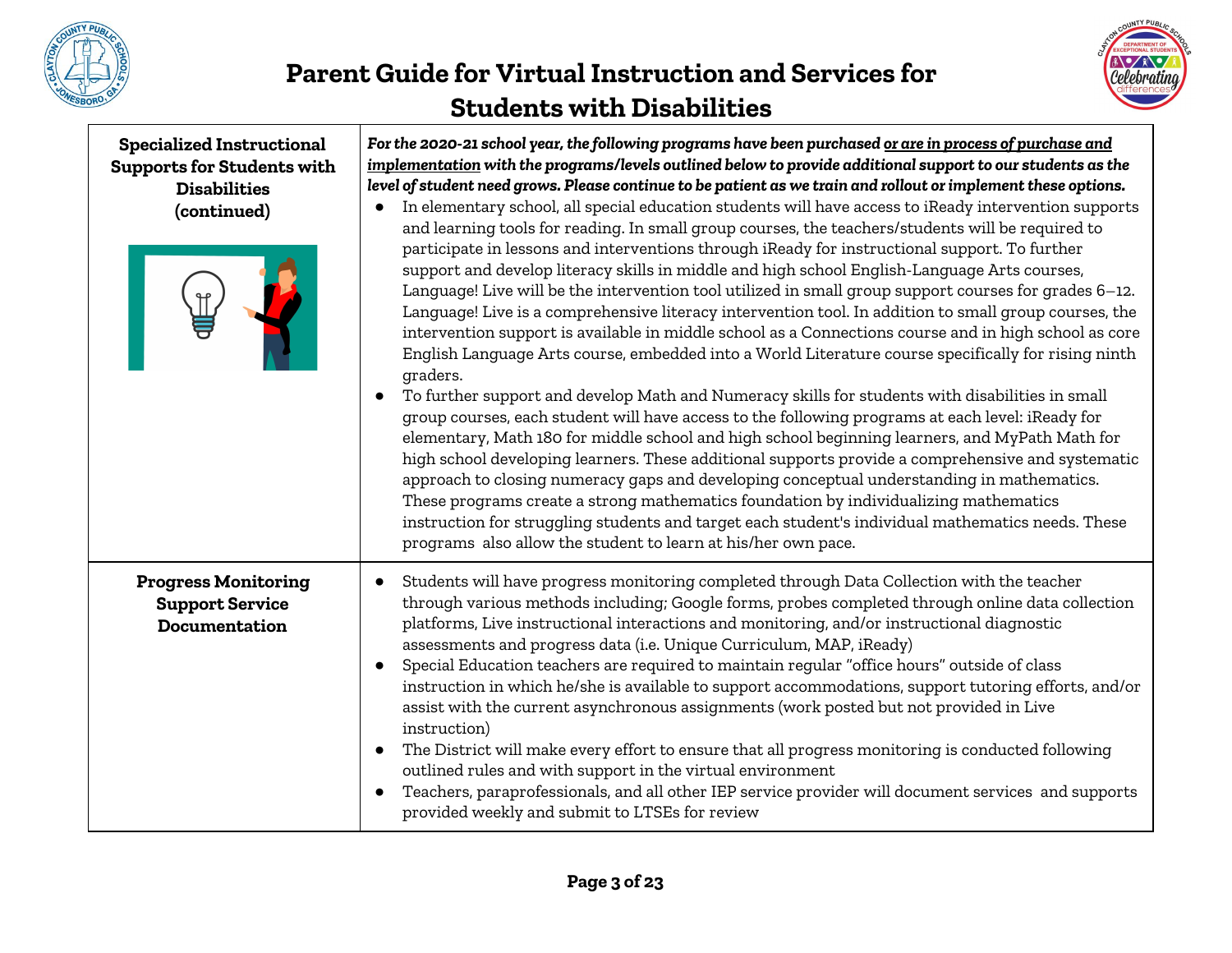



| <b>Grading in the Virtual</b><br>Environment                                                   | Teachers will follow grading expectations outlined and required by the district<br>$\bullet$<br>IEP Accommodations will be provided during Live instruction and during assignment submission<br>$\bullet$<br>(including extended time) to ensure grading is accommodated appropriately<br>Grading expectations for GAA students in functional classrooms will follow district grading<br>$\bullet$<br>guidelines and will utilize GAA rubrics for scoring                                                                                                                                                                                                                                                                                                                                                                                                                                                                                                                                                                                                                                                                                                                                       |
|------------------------------------------------------------------------------------------------|-------------------------------------------------------------------------------------------------------------------------------------------------------------------------------------------------------------------------------------------------------------------------------------------------------------------------------------------------------------------------------------------------------------------------------------------------------------------------------------------------------------------------------------------------------------------------------------------------------------------------------------------------------------------------------------------------------------------------------------------------------------------------------------------------------------------------------------------------------------------------------------------------------------------------------------------------------------------------------------------------------------------------------------------------------------------------------------------------------------------------------------------------------------------------------------------------|
| <b>Attendance Considerations for</b><br><b>Students with Disabilities</b><br><b>Attendance</b> | Attendance starts the first day of school.<br>$\bullet$<br>Teachers will mark daily attendance in Infinite Campus for students who participate in<br>$\bullet$<br>face-to-face/Live (synchronous), asynchronous, and other various learning modes (district policy)<br>Students should log in to Live classes, and are encouraged to log in to teacher office hours for<br>$\bullet$<br>assistance as well as work at home to ensure they are marked present for attendance<br>If, for some reason, your student is unable to attend his/her virtual classroom, please notify your<br>$\bullet$<br>students' teacher immediately.<br>If a student is marked absent for several days in a row, the support teams at the school will be in<br>$\bullet$<br>contact with the family for follow-up.<br>After 10 consecutive days of absenteeism, the Student Services Department will review the<br>$\bullet$<br>attendance data and follow up with the Department of Exceptional Students prior to withdrawal in<br>order to send a letter of notification home to a parent. If the documentation meets the criteria for<br>withdrawal, a student may still be withdrawn due to lack of attendance |
| <b>Assessments and Testing</b>                                                                 | Teachers will make every effort to ensure that all assessments are conducted with accommodations<br>$\bullet$<br>and support in the virtual environment<br>All students will receive access to their accommodations through our Assistive Technology (AT)<br>$\bullet$<br>department or through preset accommodations in the online testing forum.<br>Testing Coordinators are working with Lead Teachers and Special Education teachers to ensure<br>$\bullet$<br>accommodations are provided during testing and teachers are trained in how to activate<br>appropriate testing accommodation tools                                                                                                                                                                                                                                                                                                                                                                                                                                                                                                                                                                                            |
| <b>Observations and Feedback</b>                                                               | Administrators, Coordinators and LTSEs will conduct virtual observations in their assigned schools<br>through virtual attendance and observation<br>Observation tools will be electronic to provide immediate feedback to all necessary parties<br>The department autism specialists and/or behavior specialists will observe classrooms and provide<br>$\bullet$<br>feedback to assist in supporting teachers and students                                                                                                                                                                                                                                                                                                                                                                                                                                                                                                                                                                                                                                                                                                                                                                     |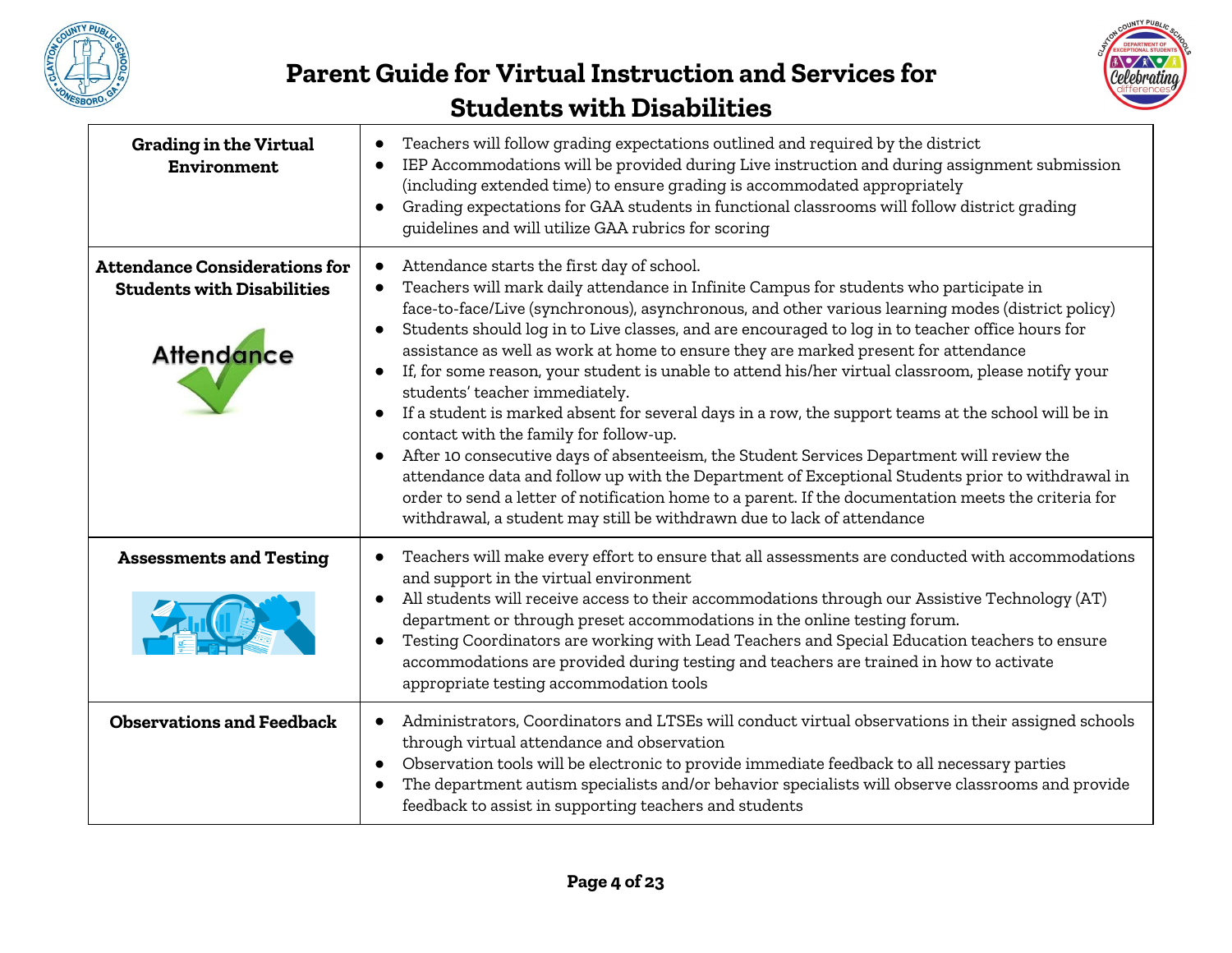



| <b>Preschool Students with</b><br><b>Disabilities</b>                           | Preschool students with disabilities will be receiving their instruction via Google Classroom utilizing<br>$\bullet$<br>the WeCan Curriculum with a live special education teacher and paraprofessional.<br>Instruction will consist of interactive sessions for approximately 15-20 minutes daily while also<br>$\bullet$<br>uploading into the Google Classroom videos and worksheets to reinforce skills being taught<br>(unplugged activities).<br>Daily participation is expected from our special needs preschool students with the assistance of a<br>parent and/or guardian.<br>Manipulatives will be needed for some lessons therefore teachers should be notifying parents in<br>$\bullet$<br>advance so that they may gain access to items needed for the live instruction sessions.                                                                                                                                                                                                                                                                                                                                                                                                                                                                                                                                                                                                                                                                                                                                                     |
|---------------------------------------------------------------------------------|-----------------------------------------------------------------------------------------------------------------------------------------------------------------------------------------------------------------------------------------------------------------------------------------------------------------------------------------------------------------------------------------------------------------------------------------------------------------------------------------------------------------------------------------------------------------------------------------------------------------------------------------------------------------------------------------------------------------------------------------------------------------------------------------------------------------------------------------------------------------------------------------------------------------------------------------------------------------------------------------------------------------------------------------------------------------------------------------------------------------------------------------------------------------------------------------------------------------------------------------------------------------------------------------------------------------------------------------------------------------------------------------------------------------------------------------------------------------------------------------------------------------------------------------------------|
| <b>Enrollment in the Virtual</b><br><b>Learning Academy (VLA)</b><br>Enrollment | Parents of students with disabilities who are interested in continuing in the virtual learning<br>$\bullet$<br>environment for at least a semester (even if the district returns to face to face learning at the school<br>site) will need to apply to the Virtual Learning Academy (VLA). Applications are due by August 28,<br>2020<br>Parents will access the application by clicking on the Virtual Learning Academy Interest Form tab in<br>the parent portal in Infinite Campus (IC) by the due date indicated<br>Parents will indicate in the application process that the student is a student with a disability<br>$\bullet$<br>Students with disabilities will be reviewed during the approval process and parents may be<br>$\bullet$<br>contacted to discuss the needs and interest in the VLA prior to a finalized determination<br>The Department of Exceptional Students will work with the school-based programs to review and<br>$\bullet$<br>approve students for continuing instruction in the VLA and appropriate service needs and location<br>of service<br>Questions for DES in the VLA should be directed to the department at <b>des@clayton.k12.ga.us</b><br>$\bullet$<br>Students may have to be clustered or enrolled in another school or program location to provide<br>$\bullet$<br>appropriate services and support for special education. Student enrollments and teacher designations<br>may be shifted as needed in order to meet support requirements in the IEP and to ensure teacher/service<br>availability. |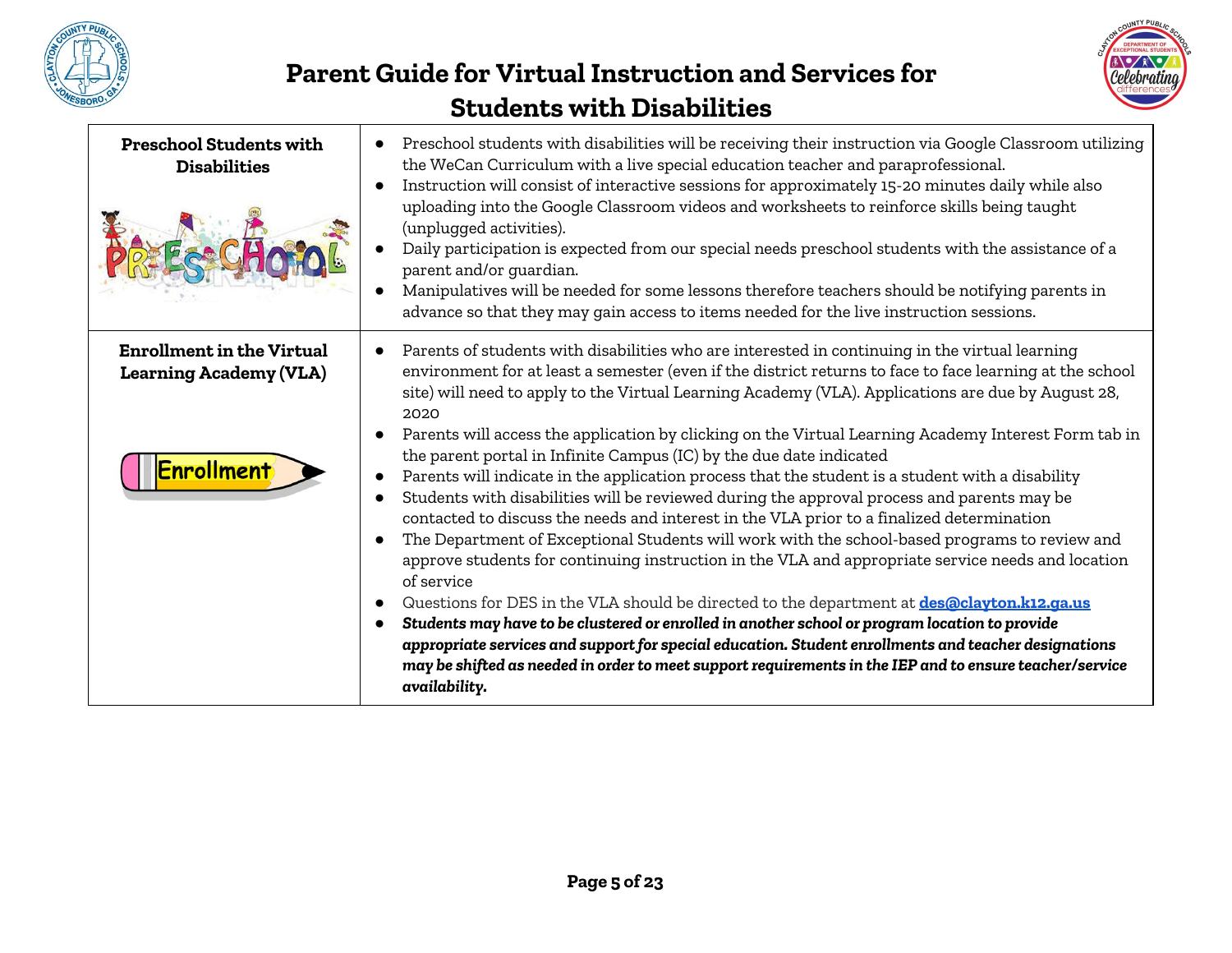



#### HOW ARE WE ENGAGING THE PARENTS AND PROVIDING PROFESSIONAL DEVELOPMENT FOR STAFF/PARENTS?

| Parent Involvement/<br>Communication | Parents should continue to be involved in the IEP team and parent conference processes either<br>$\bullet$<br>virtually or by telephone.<br>The District will continue to engage parents in processes to gather information as they reevaluate<br>$\bullet$<br>students and are training staff to administer testing virtually as they are able<br>Case managers will have designated times to call, email, and prepare documentation for parents and<br>$\bullet$<br>engage in communication<br>The special education family liaison will be available to support families and assist with finding<br>$\bullet$<br>resources in the community.<br>The District has a dedicated special education email address that is monitored on a daily basis and<br>will assist with parent/district communication. Contact us at des@clayton.k12.qa.us |
|--------------------------------------|-----------------------------------------------------------------------------------------------------------------------------------------------------------------------------------------------------------------------------------------------------------------------------------------------------------------------------------------------------------------------------------------------------------------------------------------------------------------------------------------------------------------------------------------------------------------------------------------------------------------------------------------------------------------------------------------------------------------------------------------------------------------------------------------------------------------------------------------------|
| <b>Training for Teachers</b>         | CCPS teachers will continue to receive training to operate effectively in the virtual environment<br>$\bullet$<br>Special education teachers will meet monthly with the Lead Teacher for Special Education (LTSE) for<br>$\bullet$<br>their school to discuss concerns and receive updated information and instructions<br>Teachers will be trained on the use of Assistive Technology tools and Accessibility Features on<br>$\bullet$<br>Chromebook devices<br>Teachers will be trained on the Digital Progress Monitoring for all Students<br>$\bullet$<br>Teachers will be trained on providing IEP Accommodations in the Virtual Environment<br>Teachers will continue to attend Professional Development training on various content and<br>specialized areas during Friday virtual learning days                                       |
| <b>Parent Liaison(s)</b>             | Contact the parent liaison via email<br>$\bullet$<br>CCPS has parent liaison dedicated to families of students with special needs<br>Your family liaison can assist in facilitating communication between home, school, and the district<br>Your family liaison will provide resource information with the district and community<br>Your family liaison provides training sessions on various topics for parents of students with<br>$\bullet$<br>disabilities                                                                                                                                                                                                                                                                                                                                                                               |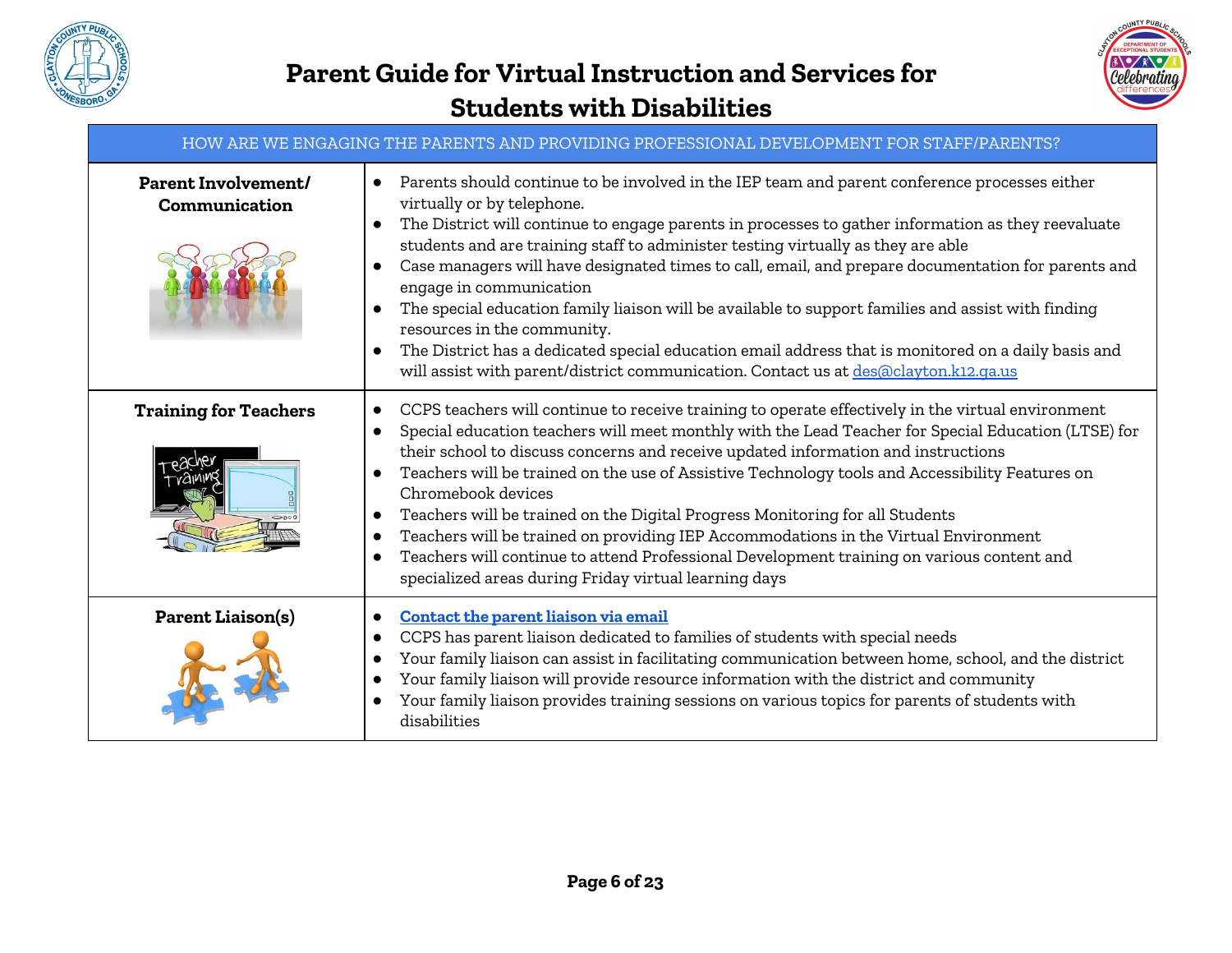



#### HOW WILL THE TEAM ADDRESS THE INDIVIDUALIZED EDUCATION PROGRAM (IEP) WHILE ALL VIRTUAL?

| <b>Meetings for Contingency</b><br><b>Distance Learning Plans</b> | • Students with disabilities will be served as close to the current IEP as possible with appropriate<br>accommodations and modifications to adapt to the virtual schedule and online environment<br>• Potential adaptations for online learning are outlined in this Parent Guide for Virtual Instruction for<br><b>Students with Disabilities</b><br>• All students will have a "Contingency Distance Learning Plan" developed early in the 2020-21 school<br>year to review and propose more individual adaptations to the IEP supports in order to maximize<br>virtual learning. The DLP form will be sent to the parent and request suggestions from the parent or<br>meet to involve the parent more directly in the process. The final results of the process will yield a<br>final "Contingency Distance Learning Plan" which will be attached to the current IEP to ensure team<br>members are following the suggested outlines<br>• Teachers will follow the outlines of the Contingency Distance Learning Plan until students return to a<br>face-to-face model of instruction. At that time, the annual or amendment IEP in place (without the<br>Contingency Distance Learning Plan changes) will return to full effect for in building instruction |
|-------------------------------------------------------------------|-----------------------------------------------------------------------------------------------------------------------------------------------------------------------------------------------------------------------------------------------------------------------------------------------------------------------------------------------------------------------------------------------------------------------------------------------------------------------------------------------------------------------------------------------------------------------------------------------------------------------------------------------------------------------------------------------------------------------------------------------------------------------------------------------------------------------------------------------------------------------------------------------------------------------------------------------------------------------------------------------------------------------------------------------------------------------------------------------------------------------------------------------------------------------------------------------------------------------------------------------------------------|
| <b>IEP Process in a Virtual</b><br>Environment                    | The IEP team will continue to schedule annual, initial, and amendment IEP meetings per the usual due<br>dates in the system<br>All IEP and/or eligibility meetings will remain in required compliance or be brought into compliance<br>$\bullet$<br>All IEP meetings will be held in the virtual environment via Zoom, Google Meet, or telephone<br>In person IEP meetings will only take place in case of emergencies and will require participants to<br>$\bullet$<br>engage in appropriate wearing of Personal Protective Equipment (PPE) in order to participate                                                                                                                                                                                                                                                                                                                                                                                                                                                                                                                                                                                                                                                                                            |
| <b>IEP Records and Notices</b><br>IEP                             | Parent Notices for IEP meetings will be emailed and email/phone communication will be the primary<br>means for support. Parents can reply via email to document participation requests and requests to<br>proceed with meetings without parents present<br>Documents that require signatures (i.e. consent for evaluation or consent for services) will be sent<br>$\bullet$<br>electronically for e-signatures using AdobeSign which is legally binding digital signature<br>documentation<br>Following an IEP meeting, parents will be sent IEP documents electronically with verified password<br>$\bullet$<br>protection via email through the Lead Teacher for Special Education (LTSE) at their school site<br>Additional records needed or requests from parents to mail copies of the IEP to a home address can be<br>made through the DES records department at desrecords@clayton.k12.ga.us                                                                                                                                                                                                                                                                                                                                                           |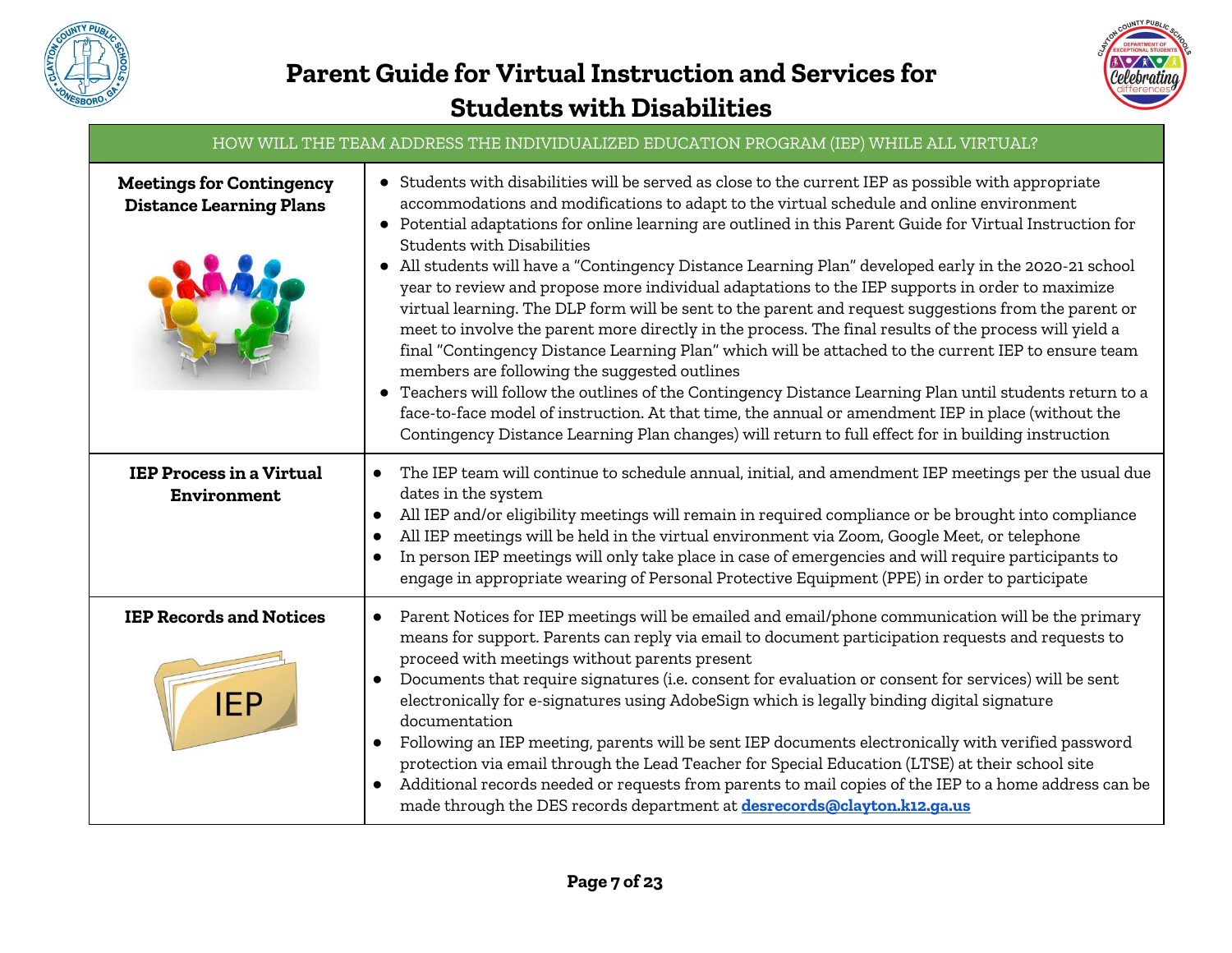



| <b>Functional Behavioral</b>      | For students in need of a Functional Behavior Assessment, students will receive a consultation from                                                                                                                                                                                                                                                                                                                                                                                                       |
|-----------------------------------|-----------------------------------------------------------------------------------------------------------------------------------------------------------------------------------------------------------------------------------------------------------------------------------------------------------------------------------------------------------------------------------------------------------------------------------------------------------------------------------------------------------|
| <b>Assessments and Behavioral</b> | the Autism Specialist/Behavior Intervention Specialist to put in a temporary behavior intervention                                                                                                                                                                                                                                                                                                                                                                                                        |
| <b>Intervention Plans</b>         | plan or make suggested Behavior Intervention supports for the home                                                                                                                                                                                                                                                                                                                                                                                                                                        |
|                                   | During virtual instruction, the temporary behavior interventions will be implemented with data<br>collection in the home environment<br>Upon face to face return, after a couple of weeks of return to school, the IEP team will identify the<br>target challenging behaviors occurring in the school environment. The Functional Behavior<br>Assessment (FBA) will be completed at that time in order to have an FBA and Behavior Intervention<br>Plan that can be implemented in the school environment |

| HOW WILL STUDENTS WITH DISABILITIES BE SCHEDULED TO ENSURE APPROPRIATE SERVICES?                   |                                                                                                                                                                                                                                                                                                                                                                                                                                                                                                                                                                                                                                                                                                                                                                    |
|----------------------------------------------------------------------------------------------------|--------------------------------------------------------------------------------------------------------------------------------------------------------------------------------------------------------------------------------------------------------------------------------------------------------------------------------------------------------------------------------------------------------------------------------------------------------------------------------------------------------------------------------------------------------------------------------------------------------------------------------------------------------------------------------------------------------------------------------------------------------------------|
| <b>Virtual Learning Schedules</b><br>Schedule                                                      | All students with disabilities will be scheduled according to IEP models outlined in the students' most<br>recent IEP and provided to the school (General Education, Co-Teaching, and/or Small Group)<br>Students will adhere to the school's virtual learning schedule and follow the rotation for Live<br>instructional supports<br>Specialized classes (Co-Teaching, Small Group) will be served virtually and designated on the student's<br>schedule in Infinite Campus<br>Further changes for hours of service, implementation, and other supports that may affect overall<br>schedules will be addressed in the actual time for courses as the team discusses those services in the<br>Contingency Digital Learning Plan                                    |
| <b>Schedules for Virtual</b><br>Learning, A/B Day, and<br><b>Virtual Learning Academy</b><br>(VLA) | All services/supports for students with disabilities will be provided each day as outlined in your child's<br>IEP. Your child's overall time in an alternate Virtual Learning or A/B Day can be reduced; however, the<br>MODEL of service will not change<br>Co-Teach/Collaborative Supports will be provided Live with TWO teachers<br>Small group will be provided and led by a Special Education teacher<br>Elementary, Middle and High Schools have sample schedules for ensuring that needs and IEP services<br>are available for ALL students<br>Additional support services may be scheduled to ensure students with disabilities receive<br>$\bullet$<br>paraprofessional support groups, additional tutoring, and/or office hours with teachers as needed |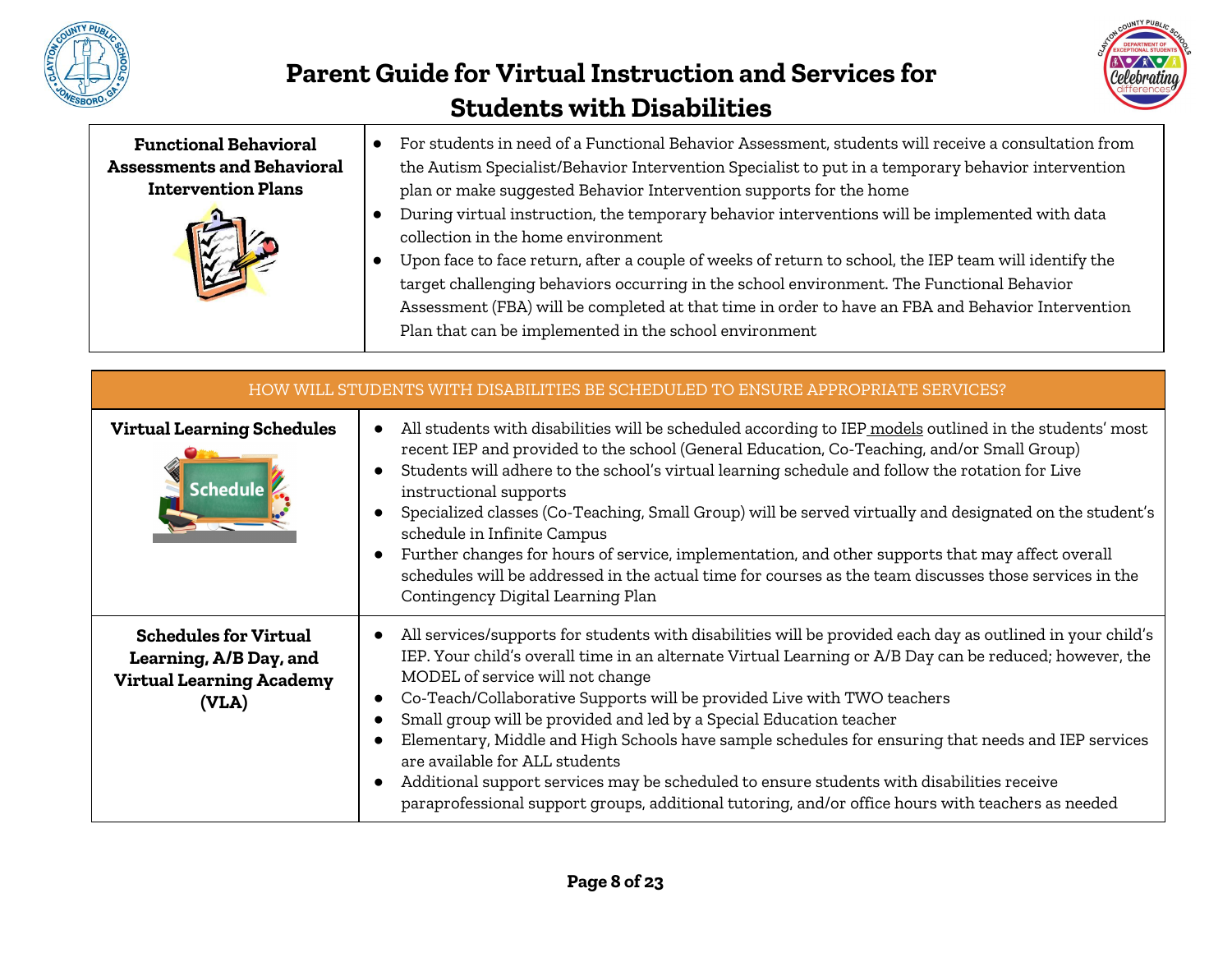



#### HOW WILL STUDENTS WITH DISABILITIES RECEIVE VIRTUAL SUPPORT AND RELATED SERVICES?

Clayton County Public Schools is dedicated to meeting the needs of students with disabilities. During times of distance/virtual learning, the district will continue to provide a free appropriate public education (FAPE). Students with disabilities will continue to receive services and supports outlined in their Individualized Education Programs (IEPs) including specialized support services and related services, however; these services may necessarily have **inherent differences from the services as provided in face-to-face interactions in the traditional educational format.**

| <b>Speech Therapy</b> | Speech therapy services will be provided as closely as possible to what is outlined in the student's IEP<br>Speech will be scheduled to coincide with the school's master schedule and ensure that services do not<br>conflict with content instruction or other support classes. Therapists will work with classroom<br>teachers, parents, and other service providers to ensure IEP services (individually or group) are<br>provided as scheduled<br>Speech-Language Pathologists will conduct live interactive virtual and/or teletherapy services for<br>students through approved online platforms based on each student's needs<br>Follow up activities for practice skills will be posted to students in Google Classroom as needed<br>Speech Therapists may virtually "push in" to whole group instruction with a small group teacher to<br>maximize speech learning through academic supports<br>Speech Therapists will maintain documentation of services and enter appropriate documentation in the<br>district online documentation platform<br>Therapists are required to submit weekly documentation of services to district/school personnel |
|-----------------------|-------------------------------------------------------------------------------------------------------------------------------------------------------------------------------------------------------------------------------------------------------------------------------------------------------------------------------------------------------------------------------------------------------------------------------------------------------------------------------------------------------------------------------------------------------------------------------------------------------------------------------------------------------------------------------------------------------------------------------------------------------------------------------------------------------------------------------------------------------------------------------------------------------------------------------------------------------------------------------------------------------------------------------------------------------------------------------------------------------------------------------------------------------------|
|-----------------------|-------------------------------------------------------------------------------------------------------------------------------------------------------------------------------------------------------------------------------------------------------------------------------------------------------------------------------------------------------------------------------------------------------------------------------------------------------------------------------------------------------------------------------------------------------------------------------------------------------------------------------------------------------------------------------------------------------------------------------------------------------------------------------------------------------------------------------------------------------------------------------------------------------------------------------------------------------------------------------------------------------------------------------------------------------------------------------------------------------------------------------------------------------------|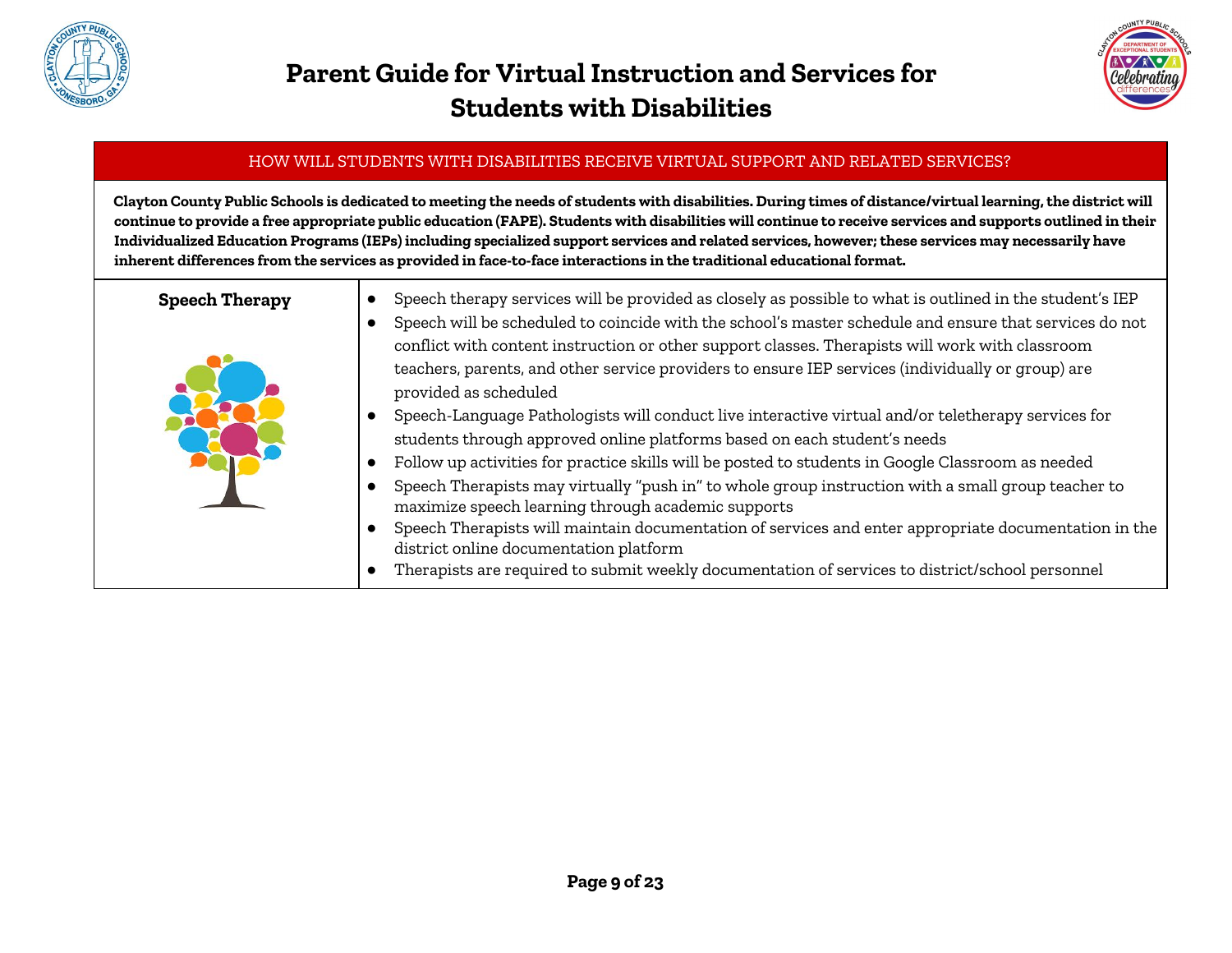



| <b>Occupational Therapy (OT)</b><br>ccupation | Occupational Therapy (OT) services will be provided as closely as possible to what is outlined in the<br>$\bullet$<br>student's IEP<br>OT will be scheduled to coincide with the school's master schedule and ensure that services do not<br>conflict with content instruction, other support classes, or related services. Therapists will work with<br>classroom teachers, parents, and other service providers to ensure IEP services (individually or group)<br>are provided as scheduled<br>Occupational Therapists will conduct live virtual therapy services for students through approved<br>online platforms based on individual student needs<br>Follow up activities for practice skills (especially unplugged skills) will be posted to students in Google<br>Classroom or emailed/mailed to parents as needed<br>Occupational Therapists will maintain documentation of services and enter appropriate documentation<br>in the district online documentation platform<br>Therapists are required to submit weekly documentation of services to district/school personnel<br>$\bullet$ |
|-----------------------------------------------|----------------------------------------------------------------------------------------------------------------------------------------------------------------------------------------------------------------------------------------------------------------------------------------------------------------------------------------------------------------------------------------------------------------------------------------------------------------------------------------------------------------------------------------------------------------------------------------------------------------------------------------------------------------------------------------------------------------------------------------------------------------------------------------------------------------------------------------------------------------------------------------------------------------------------------------------------------------------------------------------------------------------------------------------------------------------------------------------------|
| <b>Physical Therapy (PT)</b>                  | PT services will be provided as closely as possible to what is outlined in the student's IEP<br>$\bullet$<br>PT will be scheduled to coincide with the student's master schedule and ensure that services do not<br>$\bullet$                                                                                                                                                                                                                                                                                                                                                                                                                                                                                                                                                                                                                                                                                                                                                                                                                                                                      |
|                                               | conflict with instruction, support classes, or other related services. Therapists will work with classroom<br>teachers, parents, and other service providers to ensure PT services are provided as scheduled<br>Physical Therapists will conduct live virtual therapy services for students through approved online<br>$\bullet$<br>platforms based on individual student needs<br>Parents may be called on to act as Learning Coaches or provide directed physical guidance to complete<br>$\bullet$<br>PT through virtual support services                                                                                                                                                                                                                                                                                                                                                                                                                                                                                                                                                       |
|                                               | Physical Therapists may post and/or email video models of movement or copies of steps for practice<br>skills for students to complete in the home environment as follow up for exercise and muscle<br>development<br>Physical Therapists will work with outside vendors/medical providers to assist with recommended<br>equipment to be delivered to students for home use and development<br>Physical Therapists will maintain documentation of services and enter appropriate documentation in<br>district online documentation platform<br>Therapists are required to submit weekly documentation of services to district/school personnel                                                                                                                                                                                                                                                                                                                                                                                                                                                      |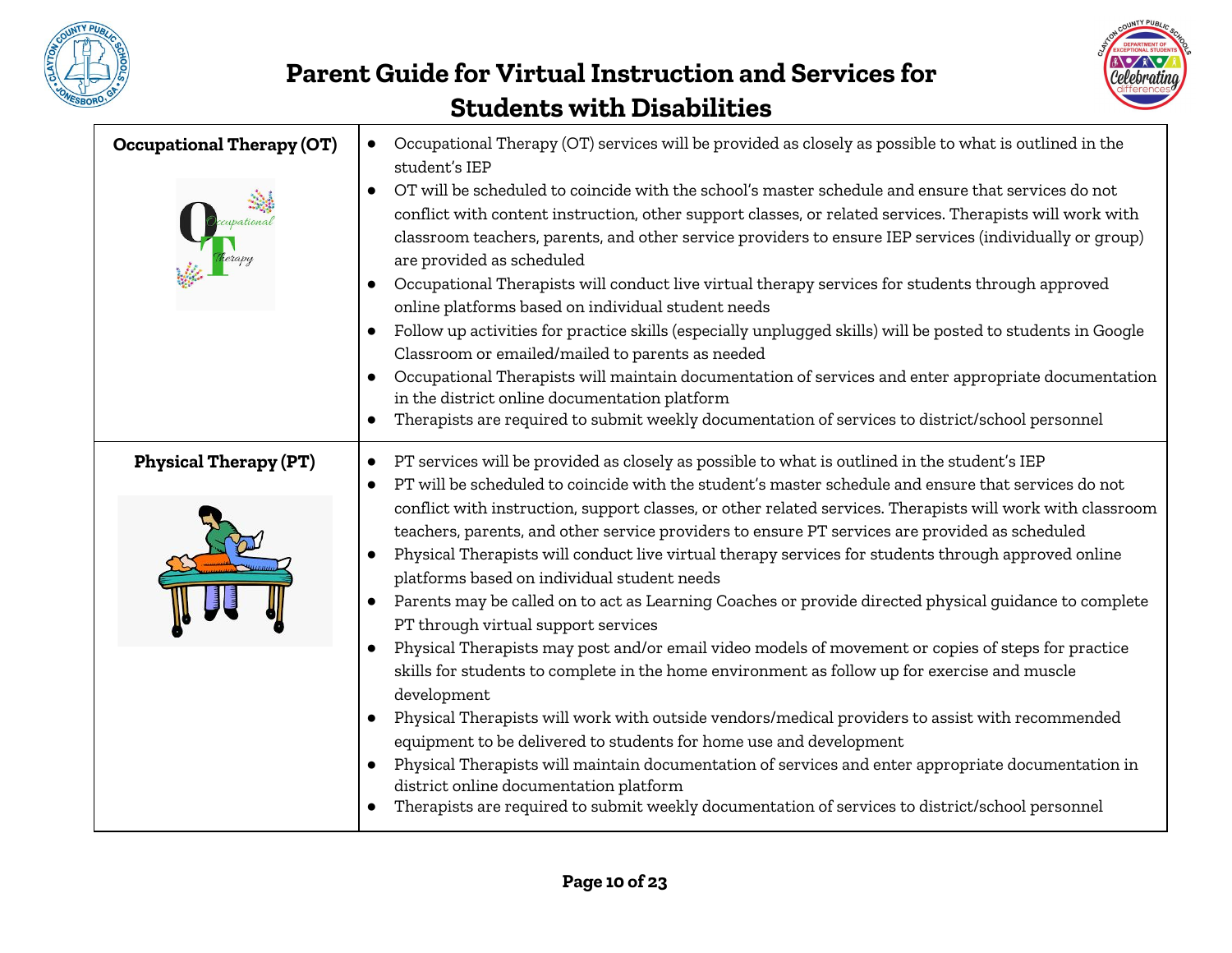



| Paraprofessionals/<br><b>Support Personnel</b> | Students with supportive instruction through a paraprofessional in his/her IEP will continue to receive<br>$\bullet$<br>supportive services in the virtual environment<br>Paraprofessionals will sign on to the assigned classes during Live instruction and provide support to<br>$\bullet$<br>assigned students with disabilities during large group or breakout sessions as designated<br>Paraprofessionals will check in with the case managers and/or content teachers to determine the<br>$\bullet$<br>support needs for students receiving instructional support<br>Paraprofessionals will assist with serving as a resource to parents and communicating with parents<br>$\bullet$<br>when requested to do so by the quiding teacher<br>Paraprofessionals will assist with collecting data in the virtual and face to face environment<br>$\bullet$<br>Paraprofessionals will meet regularly with with special education teacher or the general education<br>teacher for lesson directives and intervention update<br>Paraprofessionals may be assigned to additional support classes if the timeframe for instructional<br>$\bullet$<br>supports allows for open time in which a paraprofessional is available to provide additional assistance<br>Students with one-on-one paraprofessionals assigned in the IEP will receive virtual support services<br>$\bullet$<br>during the live instruction through this timeframe and paraprofessionals may also have additional<br>office hours to support individual students as needed. Time may not reflect an entire day of 1:1 support |
|------------------------------------------------|------------------------------------------------------------------------------------------------------------------------------------------------------------------------------------------------------------------------------------------------------------------------------------------------------------------------------------------------------------------------------------------------------------------------------------------------------------------------------------------------------------------------------------------------------------------------------------------------------------------------------------------------------------------------------------------------------------------------------------------------------------------------------------------------------------------------------------------------------------------------------------------------------------------------------------------------------------------------------------------------------------------------------------------------------------------------------------------------------------------------------------------------------------------------------------------------------------------------------------------------------------------------------------------------------------------------------------------------------------------------------------------------------------------------------------------------------------------------------------------------------------------------------------------------------------------------------------------------|
| <b>Sign Language Interpreter</b>               | Students who require support services through a sign language interpreter will receive support during<br>$\bullet$<br>Live instruction as well as during the teacher-led office hours through the general education teacher<br>and sign language interpreter fulfilling that role<br>Sign Language Interpreters will check in with the general education teachers to determine the support<br>needs for student and appropriate levels for support needed during projected Live virtual sessions<br>Sign Language Interpreters may meet with students after class and provide "office hours" to further<br>$\bullet$<br>translate information and explain/paraphrase information presented that may have been difficult to<br>"see" or follow during virtual instructional modes<br>Sign Language Interpreters will meet regularly with with case managers and/or the general education<br>$\bullet$<br>teachers<br>Sign Language Interpreters may record interpretation of asynchronous material or assist in presenting<br>live interpretation of videos for self-paced learning during additionally scheduled time in order to<br>ensure asynchronous learning takes place with appropriate visual assistance                                                                                                                                                                                                                                                                                                                                                                               |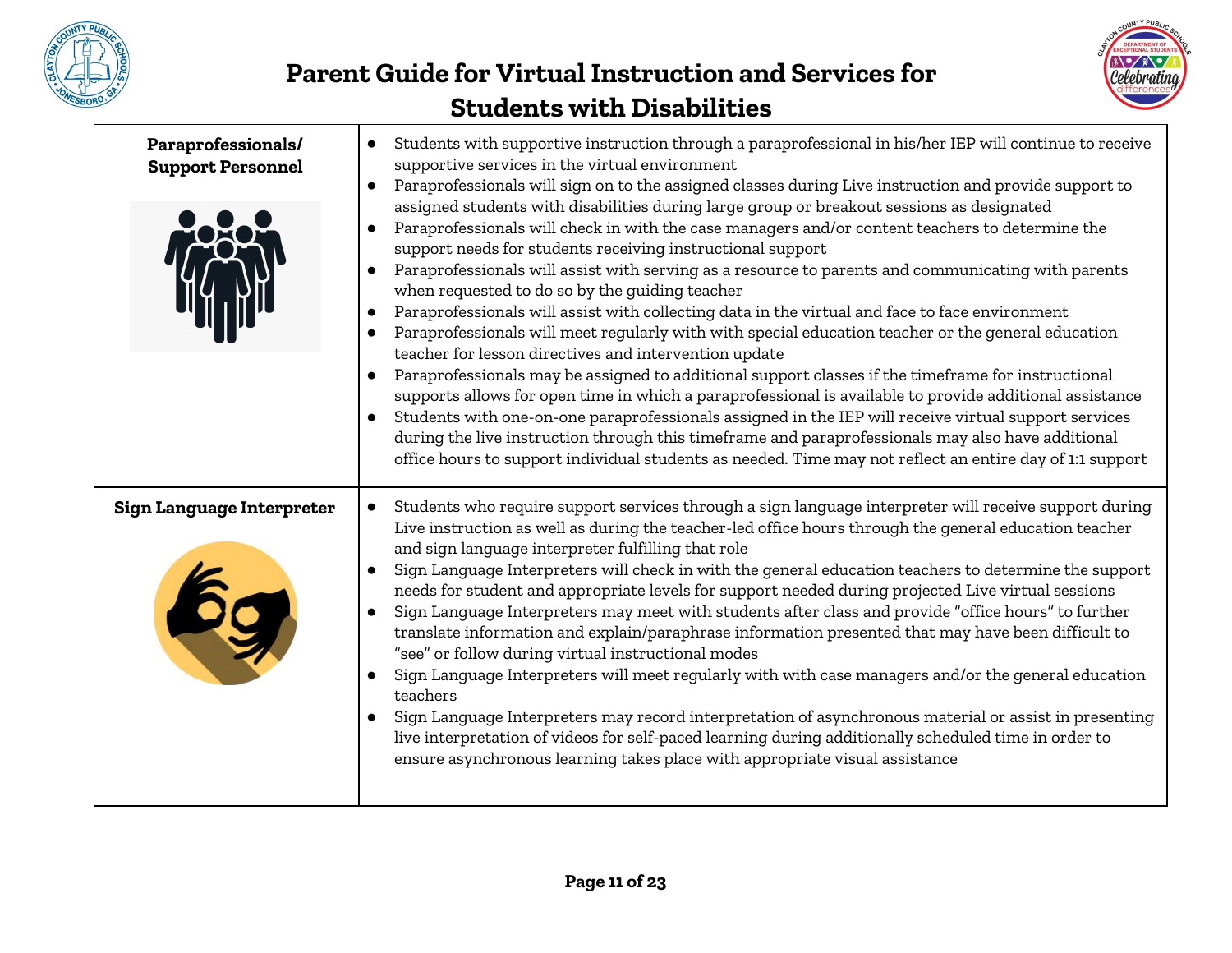



| <b>Teacher for the Visually</b><br><b>Impaired/Orientation and</b><br>Mobility | Teachers of the Visually Impaired (TVI) will provide services and instruction through approved online<br>$\bullet$<br>platforms<br>The TVI may participate in general education or other courses presented Live to further support<br>$\bullet$<br>instruction for a visually impaired student and/or provide accommodations and access<br>The TVI will support students with visual challenges in providing adequate access to assistive devices<br>$\bullet$<br>and materials<br>The student may be provided a set of books for home or a set of digital textbooks, large print textbooks.<br>$\bullet$                                                                                                                                                                                                                                          |
|--------------------------------------------------------------------------------|----------------------------------------------------------------------------------------------------------------------------------------------------------------------------------------------------------------------------------------------------------------------------------------------------------------------------------------------------------------------------------------------------------------------------------------------------------------------------------------------------------------------------------------------------------------------------------------------------------------------------------------------------------------------------------------------------------------------------------------------------------------------------------------------------------------------------------------------------|
|                                                                                | and/or audiobooks as needed.<br>The TVI will assist in training student/parents in Chromebook and home-based technology supports<br>$\bullet$<br>for access, including accessibility features, screen magnification, screen readers, text-to-speech,<br>speech-to-text and touch key typing on devices<br>Students can receive Braille instruction as indicated in his/her IEP through appropriate online<br>applications, assistive technology (Brailler) loaned to a home location (as needed) and mail home<br>embossed and tactile supplemental materials                                                                                                                                                                                                                                                                                      |
|                                                                                | Teachers will continue to provide outside/additional support through email or Google Classroom<br>assignments to address individualized goals in the Expanded Core Curriculum<br>Orientation & Mobility (O&M) will work with parents and students virtually on mental mapping,<br>appropriate use of cane, and how to safely navigate the immediate home and community environment<br>O&M supports may be provided through mobile Google Meet apps or FaceTime for maximized virtual<br>use with movement<br>O&M will provide virtual observation of Concepts such as vocabulary, laterality, parallel/perpendicular,<br>$\bullet$<br>time and distance; Movement such as alignment, walking and balance; and Self-Protection<br>Video Modeling with audio instructions may be provided for parents/students for follow up activities<br>$\bullet$ |
| <b>Teachers of the</b><br>Deaf/Hard-of-Hearing<br>more                         | Teachers of the Deaf will provide instruction to small group classes and support for Co-Teaching<br>$\bullet$<br>classes with visual supports, visual schedules, picture models/overlays, and sign language<br>development/interpretation as needed<br>Teachers will follow outlined school virtual teaching schedule and provide Live instruction using<br>$\bullet$<br>correct modality for students (ASL, verbal, etc)<br>Teachers of the deaf will provide asynchronous learning that involved recorded lessons in sign<br>$\bullet$<br>language, videos from YouTube or other online learning, and/or supported self-paced learning with<br>"office hours" to visually explain the information provided                                                                                                                                       |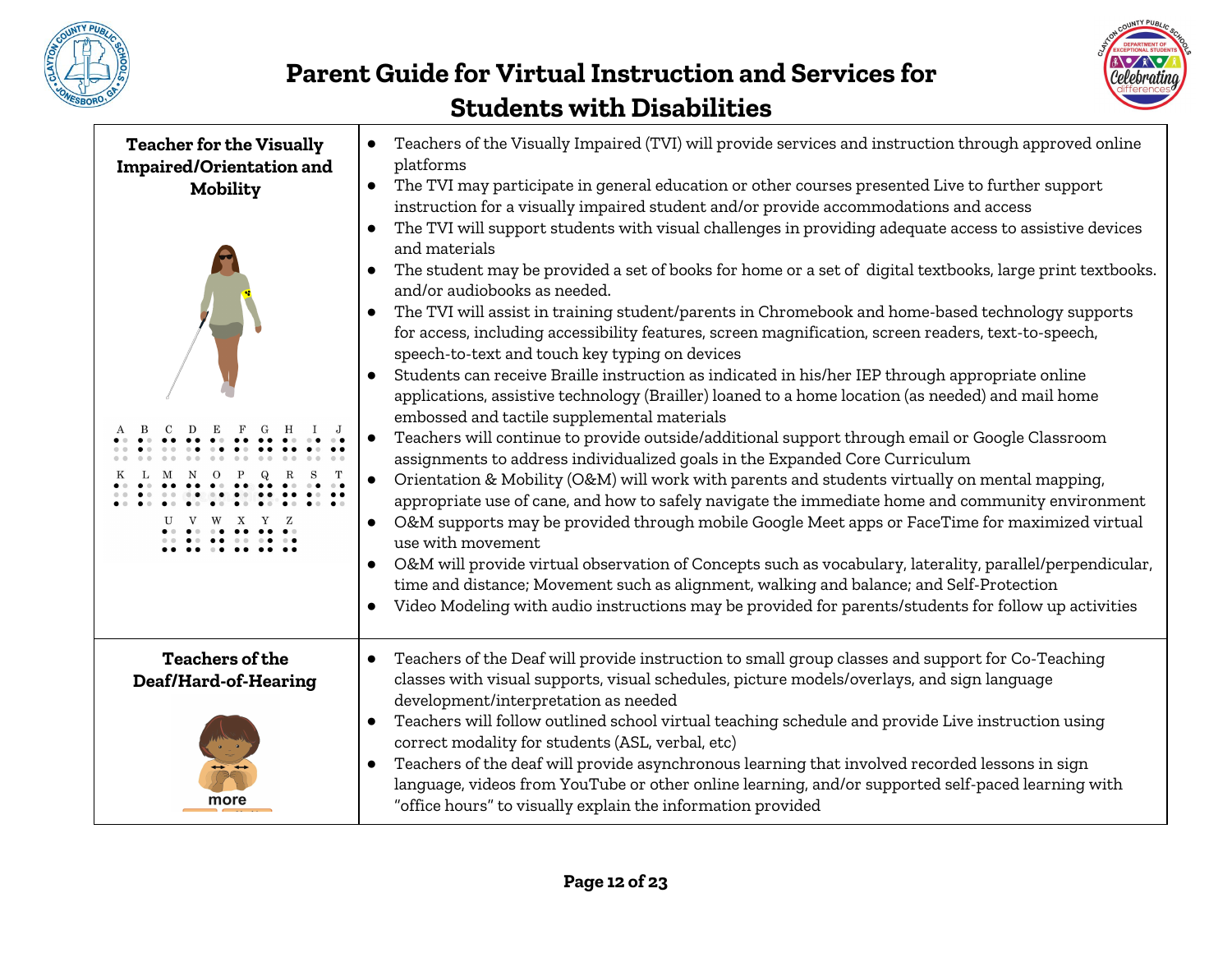



|                     | Teachers of the Deaf will work with audiology department to coordinate annual hearing evaluations,<br>monitor equipment, and analyze FM equipment for home use<br>Teachers will follow all instructional guidance as given for other teachers<br>Teachers of the Deaf may provide additional activities to individual students in Google Meet/Classroom<br>which support goals in the Expanded Core Curriculum (self-advocacy, audiology awareness, etc.)                                                                                                                                                                                                                                                                                                                                                                                                                                                                                                                                                                                                                                                                                                                                                                                                                                                                                                                                     |
|---------------------|-----------------------------------------------------------------------------------------------------------------------------------------------------------------------------------------------------------------------------------------------------------------------------------------------------------------------------------------------------------------------------------------------------------------------------------------------------------------------------------------------------------------------------------------------------------------------------------------------------------------------------------------------------------------------------------------------------------------------------------------------------------------------------------------------------------------------------------------------------------------------------------------------------------------------------------------------------------------------------------------------------------------------------------------------------------------------------------------------------------------------------------------------------------------------------------------------------------------------------------------------------------------------------------------------------------------------------------------------------------------------------------------------|
| <b>Audiologists</b> | Audiologists will continue to review functional hearing screenings and screenings completed through<br>applications at home to "re-test" student's adequate functional hearing levels and clear students for<br>eligibility meetings or potential re-evaluation<br>Audiologists will analyze private audiological evaluations and write recommendation reports for<br>instructional and evaluations teams to consider<br>Email/call parents to discuss outside evaluation results and obtain release of records/third-party<br>exchange - communicate with private doctors to obtain hearing evaluation and/or medical clearance<br>(Ear, Nose, and Throat/ENT) information<br>Audiologists will complete in-booth and on-site hearing screenings and/or evaluations as needed on a<br>set appointment schedule with appropriate social distancing and adequate PPE for parents, students,<br>and staff<br>Appointment locations and procedures will utilize cleaning protocol to clean/disinfect equipment and<br>clean/disinfect the evaluation room when completed with in-person appointments<br>Audiologists will work with Teachers of the Deaf and parents to loan equipment for use with<br>Chromebook devices to maximize virtual learning and ensure appropriate access. They will also<br>distribute support materials such as hearing aid batteries to students with hearing loss |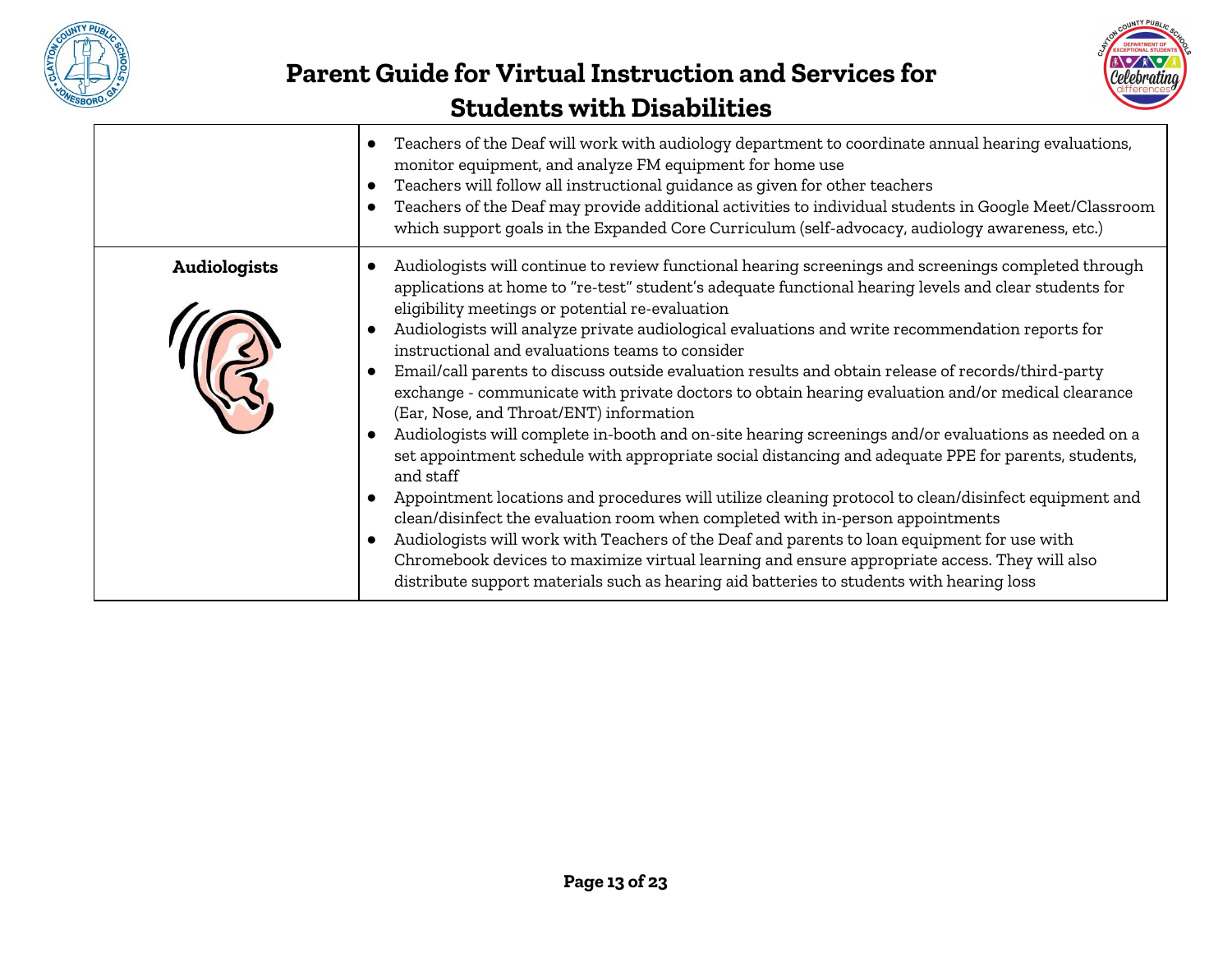



| WHAT IS THE ROLE OF STAFF IN THE SPECIAL EDUCATION DEPARTMENT DURING VIRTUAL |                                                                                                                                                                                                                                                                                                                                                                                                                                                                                                                                                                                                                                                                                                                                                                                                                                                                                                                                                                                                                                                                                                                                                                                                                                                                                                                                                                                                                                                                                                    |
|------------------------------------------------------------------------------|----------------------------------------------------------------------------------------------------------------------------------------------------------------------------------------------------------------------------------------------------------------------------------------------------------------------------------------------------------------------------------------------------------------------------------------------------------------------------------------------------------------------------------------------------------------------------------------------------------------------------------------------------------------------------------------------------------------------------------------------------------------------------------------------------------------------------------------------------------------------------------------------------------------------------------------------------------------------------------------------------------------------------------------------------------------------------------------------------------------------------------------------------------------------------------------------------------------------------------------------------------------------------------------------------------------------------------------------------------------------------------------------------------------------------------------------------------------------------------------------------|
| <b>Case Managers</b>                                                         | A student's case manager will contact students and/or parents on their caseloads weekly to inquire<br>$\bullet$<br>about barriers, academic progress, and instructional support needed in specific courses, technology<br>supports, and/or related service progress<br>A case manager has the duty to facilitate communication between parents and school-based or district<br>$\bullet$<br>office personnel to address student or parent needs<br>The case manager will follow up with Department Chairpersons and LTSEs to ensure contact with<br>$\bullet$<br>Speech Language Pathologists, related services providers, and Assistive Technology Specialists<br>ensuring that service/support is being provided<br>Your child's case manager will oversee or conduct virtual progress monitoring to ensure that the data<br>$\bullet$<br>is collected and documented for your child's progress<br>They will submit behavior support requests on behalf of the student or parent<br>The case manager will schedule time to address specific goals and objectives if the direct instruction is<br>$\bullet$<br>not provided and progress monitored by the content teacher<br>The case manager (teacher) will maintain documentation of services provided in each instructional<br>$\bullet$<br>class of the service provided and student response. The eLearning log will be maintained so that the<br>case manager of the student can access all data to discuss with the parent at IEP meetings |

#### **Page 14 of 23**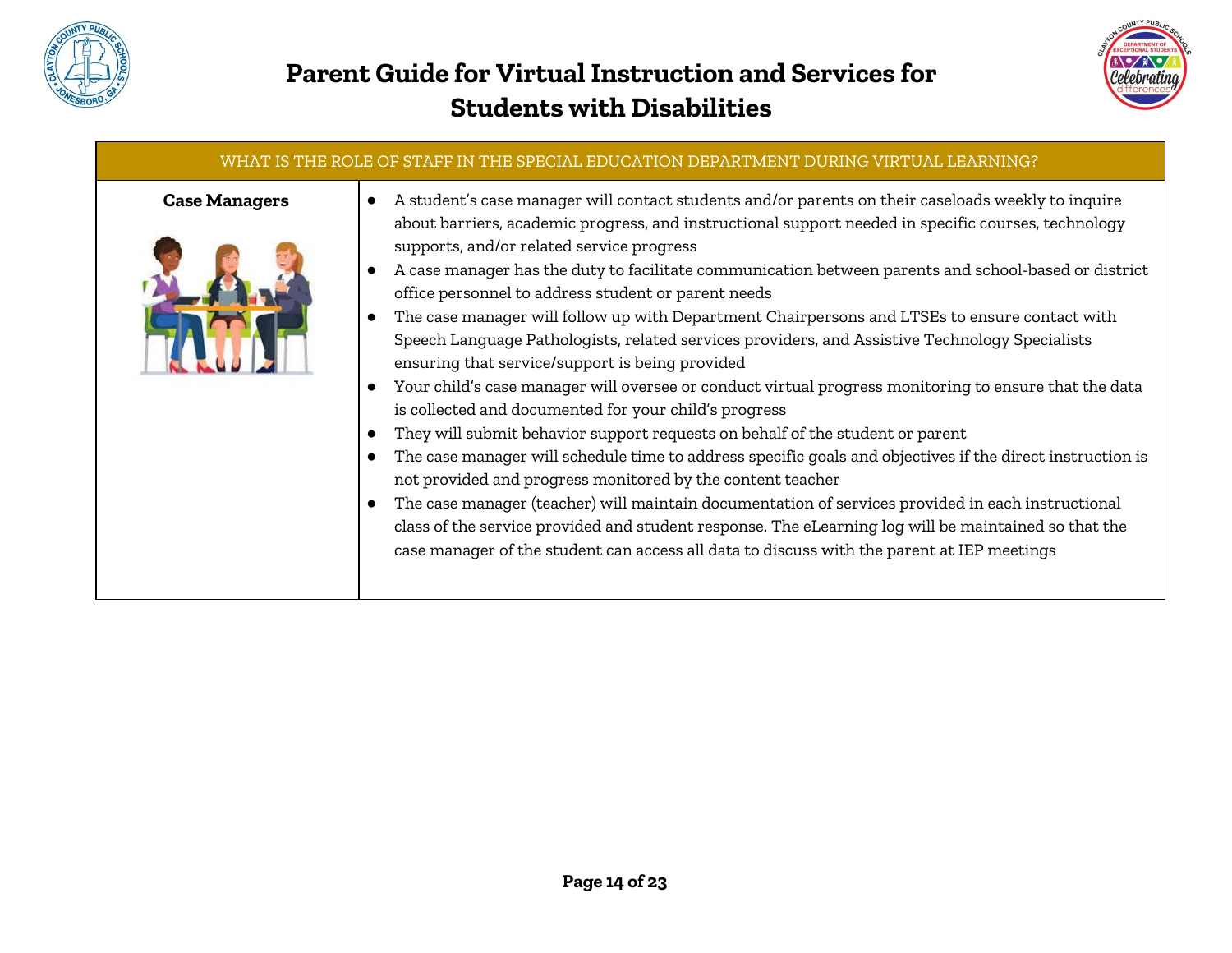



| <b>Lead Teachers of Special</b><br><b>Education (LTSE)</b> | LTSEs will provide oversight of special education instruction and compliance at assigned school sites<br>$\bullet$<br>It is the duty of the LTSE to review each teacher's documentation of virtual supports and services<br>(eLearning) log weekly and provide feedback and support to special education teachers<br>The LTSE will provide daily assistance to building level special education staff for provision of services<br>to students<br>The LTSE will ensure that meetings are held on time for IEP and eligibility events and that due date are<br>adhered to within appropriate rotations at assigned schools<br>The LTSE will provide professional development redelivery in departmental meetings during rotations<br>$\bullet$<br>and designated meeting times for teachers/schools<br>It is the duty of the LTSE to serve as a liaison to case managers and building leaders to address<br>$\bullet$<br>individual student needs and communicate fully with parents, answering and supporting parent<br>questions and/or concerns                                                                                                                                                                                                                                                                                |
|------------------------------------------------------------|----------------------------------------------------------------------------------------------------------------------------------------------------------------------------------------------------------------------------------------------------------------------------------------------------------------------------------------------------------------------------------------------------------------------------------------------------------------------------------------------------------------------------------------------------------------------------------------------------------------------------------------------------------------------------------------------------------------------------------------------------------------------------------------------------------------------------------------------------------------------------------------------------------------------------------------------------------------------------------------------------------------------------------------------------------------------------------------------------------------------------------------------------------------------------------------------------------------------------------------------------------------------------------------------------------------------------------|
| <b>Behavior Intervention</b><br><b>Specialist (BIS)</b>    | For students who are exhibiting challenging behavior in the home the parent can first speak to his/her<br>$\bullet$<br>Special Education Case Manager for support and guidance with strategies<br>In the event that further support is needed, the Case Manager can submit a behavior support request<br>If a behavior support request is received, an Autism Specialist or Behavior Intervention Specialist will<br>$\bullet$<br>contact the parent and address the concern. Depending upon the issue there may be multiple follow-up<br>support sessions or scheduled time for instructional-based behavior support.<br>For emergency needs, parents of students in behavioral support programs will also be provided a direct<br>$\bullet$<br>contact number for assistance with immediate behavioral needs<br>Students who currently receive behavior services in their IEP by an Autism Specialist/Behavior<br>Intervention Specialist will continue to receive consultation in a virtual format through the approved<br>platforms<br>Students supported in the behavior support classrooms (Social Support Behavior Classroom), a<br>Behavior Intervention Specialist will join the entire class virtually and support instruction of Social<br>Emotional Learning, Behavioral Modeling, and Mindfulness on a weekly basis |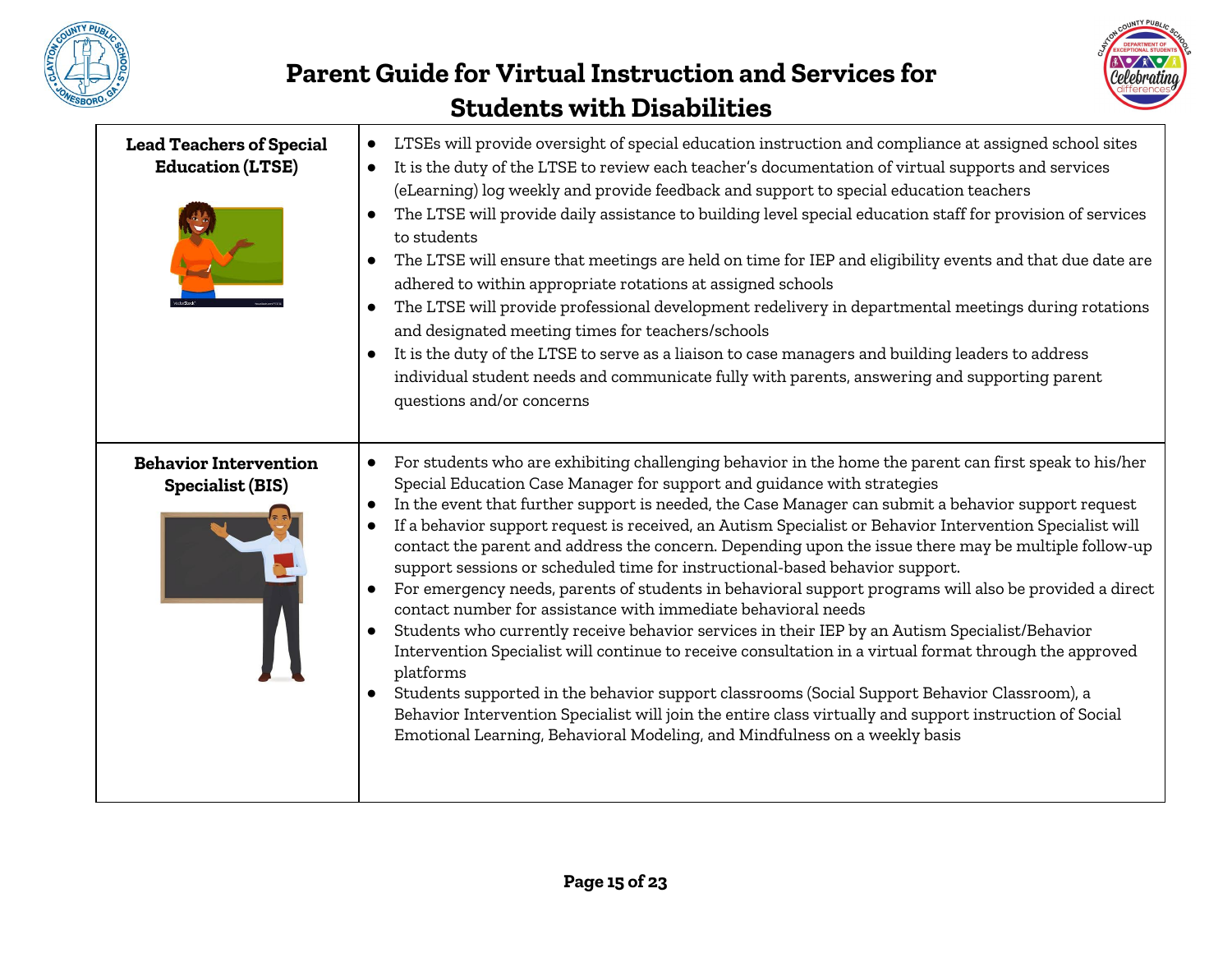



| <b>Autism Specialist</b>                                      | The role of the autism specialist is to train staff on evidenced based practices for students with<br>disabilities utilizing applied behavior analysis strategies (Discrete Trial Training, Naturalistic<br>Environment Training, Functional Behavior Assessments, Functional Communication Training,<br>Reinforcement, etc.)<br>The autism specialists will rotate with low incidence team to provide weekly virtual instructional<br>support<br>Observation of Live instruction in Autism classrooms will be provided by the autism specialist in order<br>to model and provide instructional feedback, especially for new teachers or teachers who submit<br>referrals to request support services<br>The autism specialist supports caseloads in which students have documented autism support services<br>indicated in his/her IEP. These services will be provided virtually through approved online platforms<br>The autism specialists will be available to provide consultative services (through conference call and<br>Google Meeting) to parents and district personnel for referrals for support<br>As a district support team member, the autism specialist will meaningfully participate in: SST meetings<br>(as appropriate), referral meetings, eligibility meetings, reevaluation meetings, staff meetings, and<br>committee meetings for support and professional direction<br>Attend and/or provide appropriate professional development<br>$\bullet$ |
|---------------------------------------------------------------|---------------------------------------------------------------------------------------------------------------------------------------------------------------------------------------------------------------------------------------------------------------------------------------------------------------------------------------------------------------------------------------------------------------------------------------------------------------------------------------------------------------------------------------------------------------------------------------------------------------------------------------------------------------------------------------------------------------------------------------------------------------------------------------------------------------------------------------------------------------------------------------------------------------------------------------------------------------------------------------------------------------------------------------------------------------------------------------------------------------------------------------------------------------------------------------------------------------------------------------------------------------------------------------------------------------------------------------------------------------------------------------------------------------------------------------------------------------------------|
| <b>Assistive Technology (AT)</b><br><b>Specialist</b><br>tecl | The AT specialist will participate in staff meetings for all special education personnel<br>Contact teachers/parents of students who have been assigned assistive technology devices and ensure<br>devices are in working order and loaned to home location as needed<br>Provide weekly virtual instructional support/office hours to cluster rotations to ensure assistive<br>technology skills can be practiced (for students, staff, or parents)<br>The AT specialist will observe Live classroom sessions to model and provide instructional feedback<br>utilizing Assistive Technology supports<br>AT will setup a rotation for training to all schools in implementation of Snap&Read district-wide<br>Assistive Technology supports and other AT support services<br>Provide support to teachers and students for use of Unique Learning and TeachTown.<br>Contact parents as requested by teachers to provide specialized assistive technology support<br>Demonstrate low-tech use in a virtual environment with demonstrations of visual supports and                                                                                                                                                                                                                                                                                                                                                                                                            |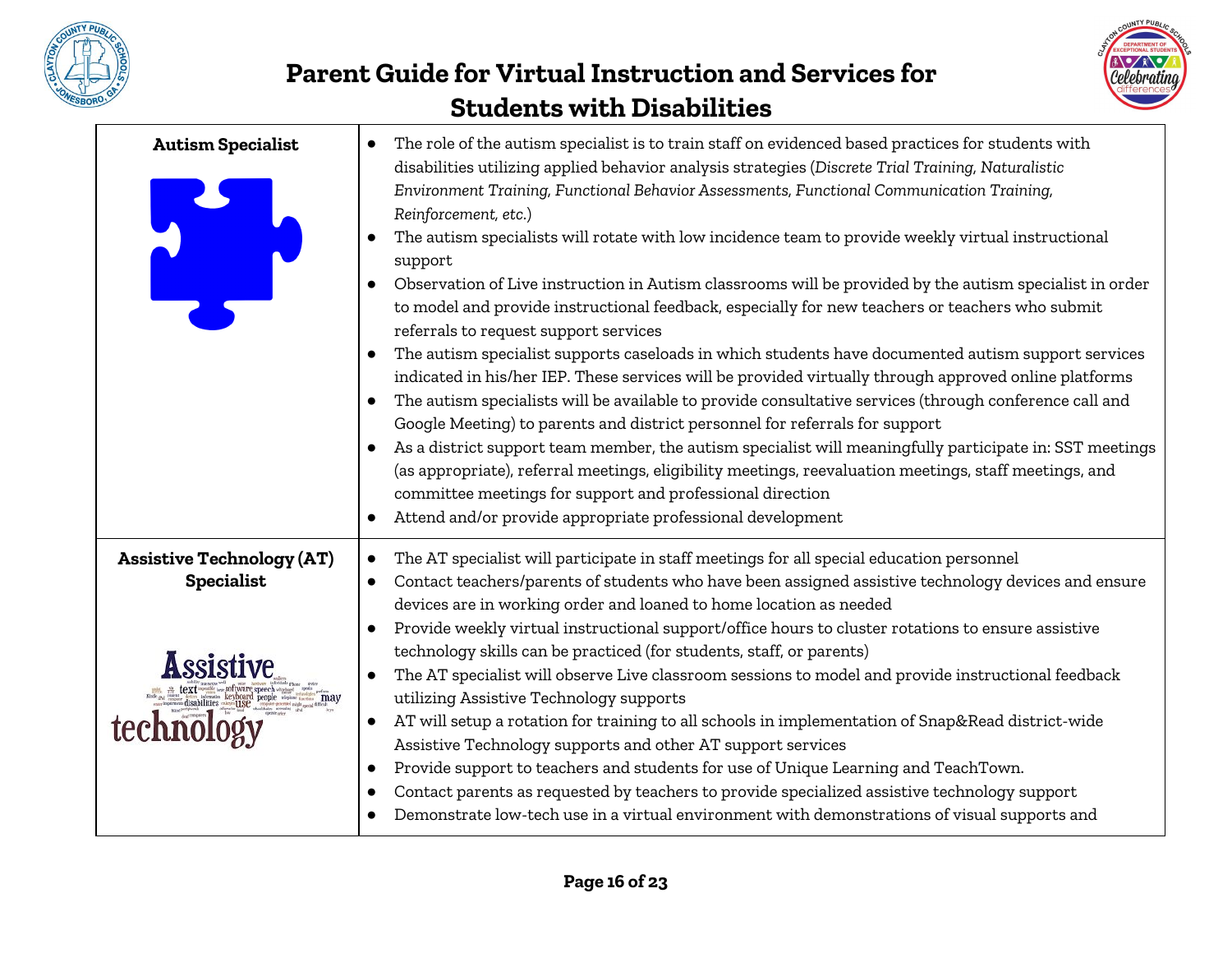



|                              | prompting elements in training for schools or when requested<br>The AT specialist will continue to work on communication device referrals and completion of any<br>remaining processes so that students can receive updated or new communication devices as required<br>For students referred for an Assistive Technology Evaluation, students will receive a consultation from<br>the Assistive Technology Specialist to review the student's needs. The Assistive Technology Specialist<br>will provide recommendations to the team and train the team on the solutions and provide continued<br>support. If a more in-depth analysis of optional/additional solutions is needed, the student may be<br>scheduled to come on-site for in person evaluation, practice, and support in our AT lab with<br>appropriate personal protection.                                                                                                                |
|------------------------------|-----------------------------------------------------------------------------------------------------------------------------------------------------------------------------------------------------------------------------------------------------------------------------------------------------------------------------------------------------------------------------------------------------------------------------------------------------------------------------------------------------------------------------------------------------------------------------------------------------------------------------------------------------------------------------------------------------------------------------------------------------------------------------------------------------------------------------------------------------------------------------------------------------------------------------------------------------------|
| <b>Transition Specialist</b> | <b>Contact the Transition Specialist</b><br>Our transition specialist will continue to seek out virtual and digital opportunities for students in our<br>transition to work experience programs<br>The transition specialist will conduct informal and formal transition assessments to identify strengths,<br>needs, preferences, and interests<br>Collaborate with secondary staff in the preparation of the IEP and transition services<br>Work collaboratively with school counselors and postsecondary institutions<br>Work collaboratively with Vocational Rehabilitation (VR) and outside resources such as Medicaid and<br>community programs to assist parents in referrals as students transition to post-secondary options<br>Coordinate with Vocational Rehabilitation (VR) to obtain evaluation data needed to support reviews in<br>$\bullet$<br>post-secondary options. This is generally done in the student's senior year in high school |
| <b>Job Developers</b>        | Job developers will work collaboratively with Special Program (Low Incidence) teachers and students<br>Job developers will work collaboratively with the transition specialist to ensure that training continues<br>in the virtual environment<br>Job developers will work collaboratively with our Transition to Work Experience and Supported<br>Employment teachers to provide recommendations, strategies, and support for virtual job site training<br>Job developers will maintain communication with contract site facilities to ensure a smooth return to<br>face to face work when safe<br>Job Developers will lead and participate in professional development for teachers as needed to support<br>their understanding<br>Job Developers will work with LTSEs at assigned locations to review program class assignments and                                                                                                                    |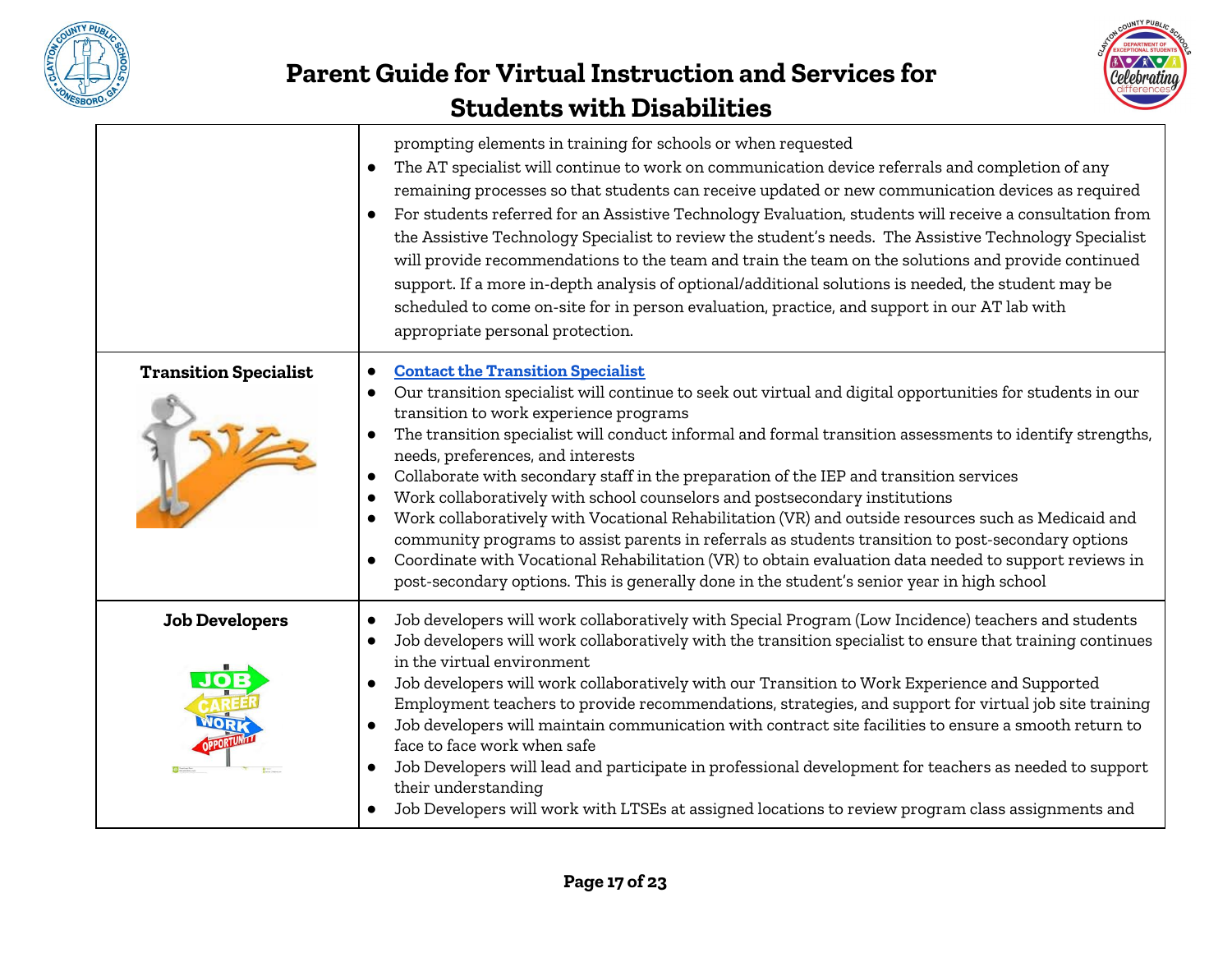



contact parents as needed for updated enrollment and contact information

| WHAT CONSIDERATIONS ARE BEING GIVEN FOR DEVICES, SOFTWARE, AND MODIFICATIONS/ADAPTATIONS FOR STUDENTS? |                                                                                                                                                                                                                                                                                                                                                                                                                                                                                                                                                                                                                                                                                                                                                                                                                                                  |
|--------------------------------------------------------------------------------------------------------|--------------------------------------------------------------------------------------------------------------------------------------------------------------------------------------------------------------------------------------------------------------------------------------------------------------------------------------------------------------------------------------------------------------------------------------------------------------------------------------------------------------------------------------------------------------------------------------------------------------------------------------------------------------------------------------------------------------------------------------------------------------------------------------------------------------------------------------------------|
| <b>Devices for 1:1 Learning</b>                                                                        | ALL students in the district are being provided an individual (1:1) device to complete work from home.<br>$\bullet$<br>Students will receive new devices around September<br>$\bullet$<br>Students without devices at home during the first week will access the student request list at the<br>$\bullet$<br>enrolled school and request devices for loan until the appropriate new devices arrive                                                                                                                                                                                                                                                                                                                                                                                                                                               |
| <b>Specialized Devices for High</b><br><b>Need Populations</b>                                         | Some special needs students will receive iPads through district during the rollout calendar process<br>$\bullet$<br>Communication devices, determined as needed by the IEP team, will be available in the virtual<br>$\bullet$<br>environment (AT Specialist will support this process)<br>Low tech assistive technology will be provided as outlined in IEP and trained in professional<br>$\bullet$<br>development                                                                                                                                                                                                                                                                                                                                                                                                                             |
| <b>Instructional Software</b>                                                                          | TeachTown, EnCore, Unique Curriculum, Language Live and all other instructional software<br>$\bullet$<br>mentioned in the instructional section of this Guide will continue to be accessible to students/parents<br>once made available<br>Some software, like Unique Curriculum, may require a separate log in or Student View which your<br>$\bullet$<br>child's teacher should communicate with you or provide in a secure location for the student in the<br>Google Classroom                                                                                                                                                                                                                                                                                                                                                                |
| <b>Assistive Technology</b>                                                                            | The district will train teachers and parents on the embedded Chromebook Accessibility features - read<br>$\bullet$<br>aloud, magnifier, spotlight, etc.<br>Additional software for read aloud functions in online Google Chrome and use with .pdf formats called<br>$\bullet$<br>Snap&Read is available to all students. Staff, students and parents will be trained in a rollout process to<br>continue to support learning<br>Additional AT software to support writing and Math are available as needed in a child's IEP. Software<br>$\bullet$<br>and hardware will be provided to students at home locations. The AT specialist will provide parent,<br>teacher, and student training and ensure devices required are loaned to the home location<br>The AT specialist will be available to provide teacher and parent support<br>$\bullet$ |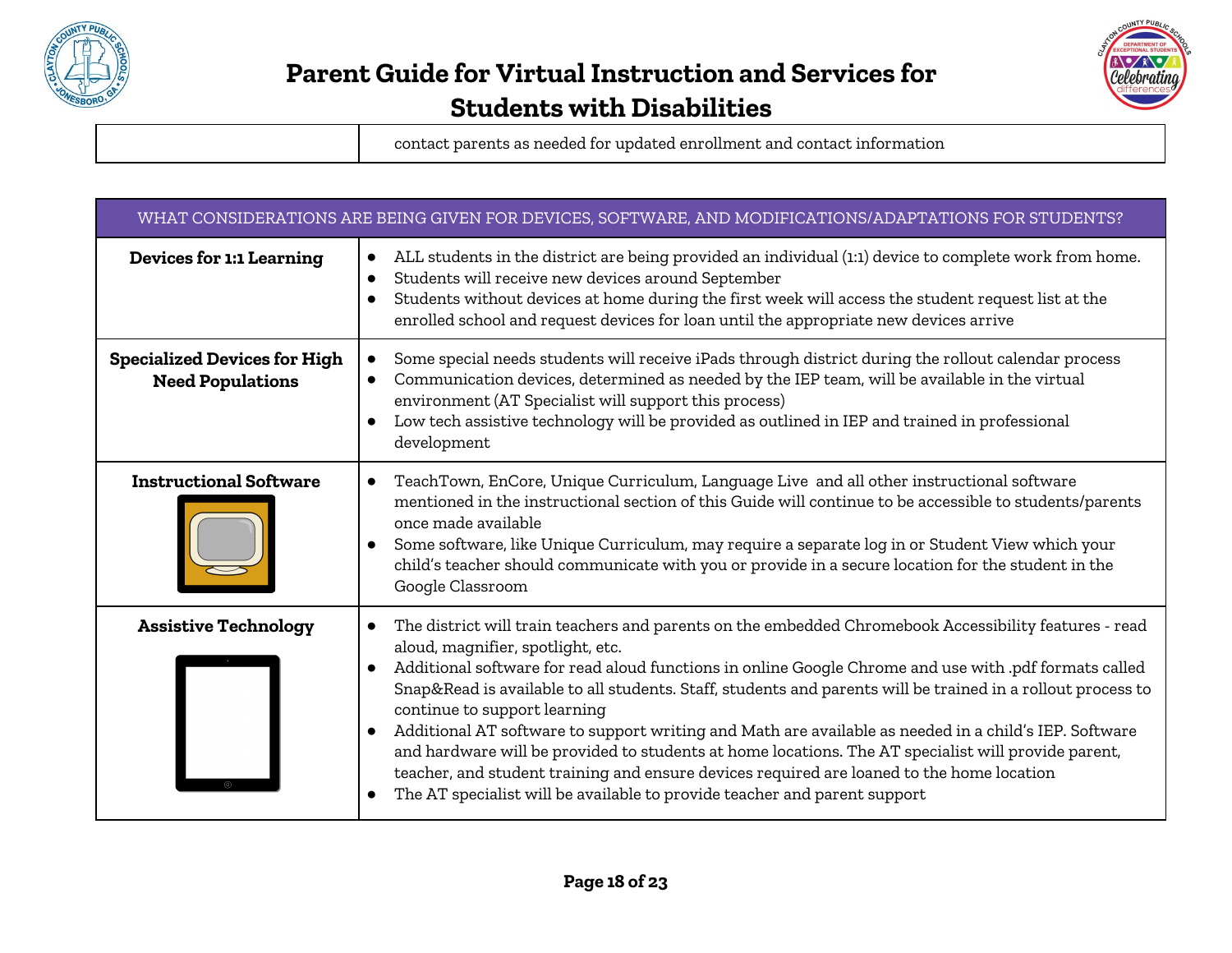

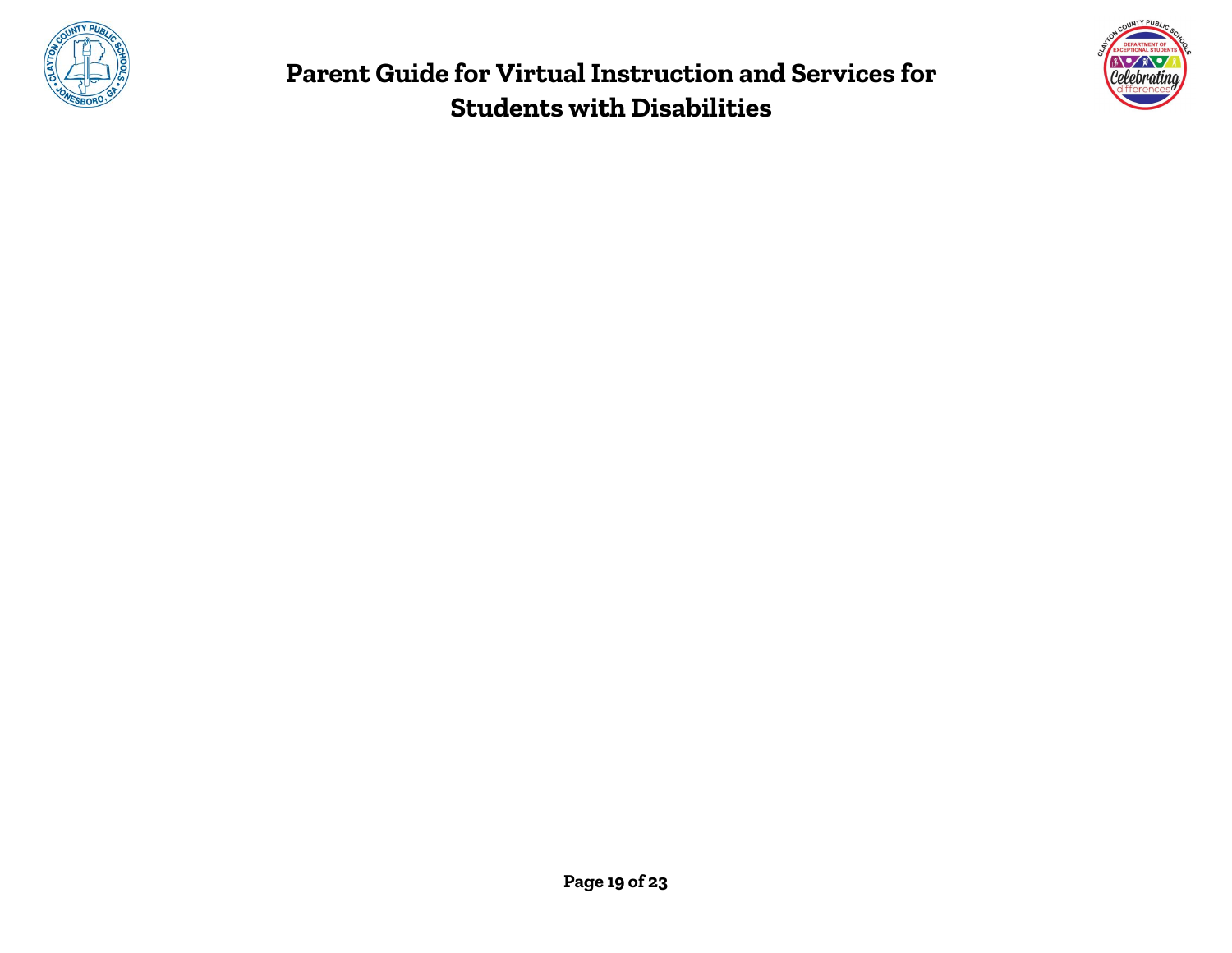



| HOW WILL EVALUATIONS AND ASSESSMENTS BE COMPLETED IN A VIRTUAL ENVIRONMENT? |                                                                                                                                                                                                                                                                                                                                                                                                                                                                                                                                                                                                                                                                                                                                                                                                                                                                                                                                                                                                                                                                                                                                                                                                                                                                     |
|-----------------------------------------------------------------------------|---------------------------------------------------------------------------------------------------------------------------------------------------------------------------------------------------------------------------------------------------------------------------------------------------------------------------------------------------------------------------------------------------------------------------------------------------------------------------------------------------------------------------------------------------------------------------------------------------------------------------------------------------------------------------------------------------------------------------------------------------------------------------------------------------------------------------------------------------------------------------------------------------------------------------------------------------------------------------------------------------------------------------------------------------------------------------------------------------------------------------------------------------------------------------------------------------------------------------------------------------------------------|
| <b>Evaluation Process</b>                                                   | Evaluations will be completed in a combination of online and in-person assessments through the<br>$\bullet$<br>Department of Exceptional Students and the Department of Psychological Services<br>All evaluations that cannot be completed in a virtual environment will be completed in attending<br>$\bullet$<br>school or a centralized site in a secure, safe environment with appropriate personal protective<br>equipment for all<br>All precautionary measures will be put in place to ensure a safe testing environment for your student.<br>$\bullet$<br>A team of professionals will discuss this process<br>Your child's case manager, Lead Teacher of Special Education, or school Psychologist will schedule a<br>$\bullet$<br>virtual meeting to explain how virtual evaluations will be provided in the virtual environment<br>All IEP and/or eligibility meetings will remain in compliance and be held in the virtual environment via<br>$\bullet$<br>Google Meet, Zoom, or telephone                                                                                                                                                                                                                                                              |
| <b>Role of School Psychologist</b><br>Scho                                  | The School Psychologist is responsible for completing the Telehealth decision tree and assigning the<br>student to a telehealth or face-to-face examination. Telehealth examinations utilize a virtual platform<br>to complete the same types of tests that could be done in a face-to-face setting.<br>All School Psychologists are responsible for following the CDC and District guidelines for utilizing<br>$\bullet$<br>Personal Protection Equipment (PPE)<br>Safe zone testing rooms will be set up that adhere to the social distancing guidelines as well as the use<br>$\bullet$<br>of PPE for those evaluations that require face-to-face to assessment<br>Parents will be contacted by the School Psychologist to be provided with an overview of the Telehealth<br>$\bullet$<br>or face-to-face session. A parent acknowledgement will be reviewed that provides an explanation of<br>both environments<br>If your student is selected for a face-to-face evaluation, the School Psychologist will contact you to<br>$\bullet$<br>complete a pre-screening and again with a reminder call<br>All parents will receive a virtual consultation following either a Telehealth or face-to-face evaluation to<br>$\bullet$<br>review the evaluation results |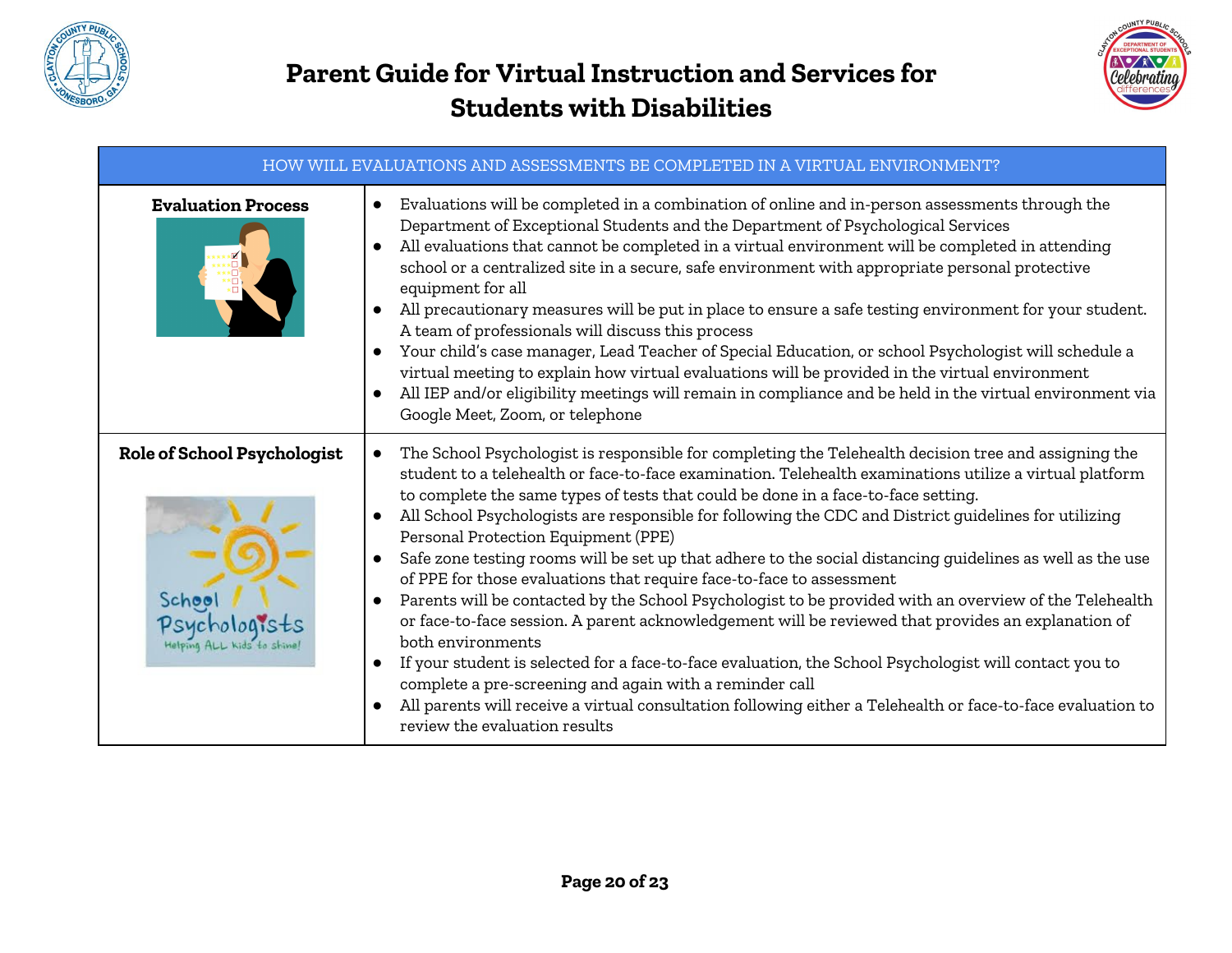



| <b>Preschool Diagnostic Center</b> | Evaluation for preschool students (ages 2-5 years) will continue to be completed at the preschool<br>diagnostic center. Procedures are included for face-to-face evaluations in evaluation rooms with<br>cleaning/safety protocols in place<br>All evaluation rooms will follow CDC and District guidelines for the safety and security of all<br>$\bullet$<br>individuals that enter into the building<br>Testing rooms will be set up with social distancing guidelines and personal protective equipment<br>(PPE). Our testing rooms also have glass separation observation windows to ensure parents can<br>remain on site and participate in the process<br>One parent per student will be allowed in the testing environment during the evaluation process.<br>Parents will be called prior to the appointment day to discuss procedures and notified that where<br>possible, siblings should not be brought to the building<br>Parents will be required to notify the front office via telephone upon arrival as part of the sign in<br>procedure<br>Temperatures will be checked upon entrance of the building and mask (PPE) are required for all<br>adults for the duration of the evaluation process<br>Parent will answer district approved health screener questions in reference to COVID-19<br>Evaluations will take place on a rotation schedule reducing the number of individuals in the building<br>and allowing for appropriate cleaning of the location between uses<br>The district will continue to provide all additional needed personnel (interpreters, therapists, etc.) for<br>virtual meetings, consultations, and/or the face-to-face evaluation component when needed |
|------------------------------------|------------------------------------------------------------------------------------------------------------------------------------------------------------------------------------------------------------------------------------------------------------------------------------------------------------------------------------------------------------------------------------------------------------------------------------------------------------------------------------------------------------------------------------------------------------------------------------------------------------------------------------------------------------------------------------------------------------------------------------------------------------------------------------------------------------------------------------------------------------------------------------------------------------------------------------------------------------------------------------------------------------------------------------------------------------------------------------------------------------------------------------------------------------------------------------------------------------------------------------------------------------------------------------------------------------------------------------------------------------------------------------------------------------------------------------------------------------------------------------------------------------------------------------------------------------------------------------------------------------------------------------------------------------------------------------------------------|
|------------------------------------|------------------------------------------------------------------------------------------------------------------------------------------------------------------------------------------------------------------------------------------------------------------------------------------------------------------------------------------------------------------------------------------------------------------------------------------------------------------------------------------------------------------------------------------------------------------------------------------------------------------------------------------------------------------------------------------------------------------------------------------------------------------------------------------------------------------------------------------------------------------------------------------------------------------------------------------------------------------------------------------------------------------------------------------------------------------------------------------------------------------------------------------------------------------------------------------------------------------------------------------------------------------------------------------------------------------------------------------------------------------------------------------------------------------------------------------------------------------------------------------------------------------------------------------------------------------------------------------------------------------------------------------------------------------------------------------------------|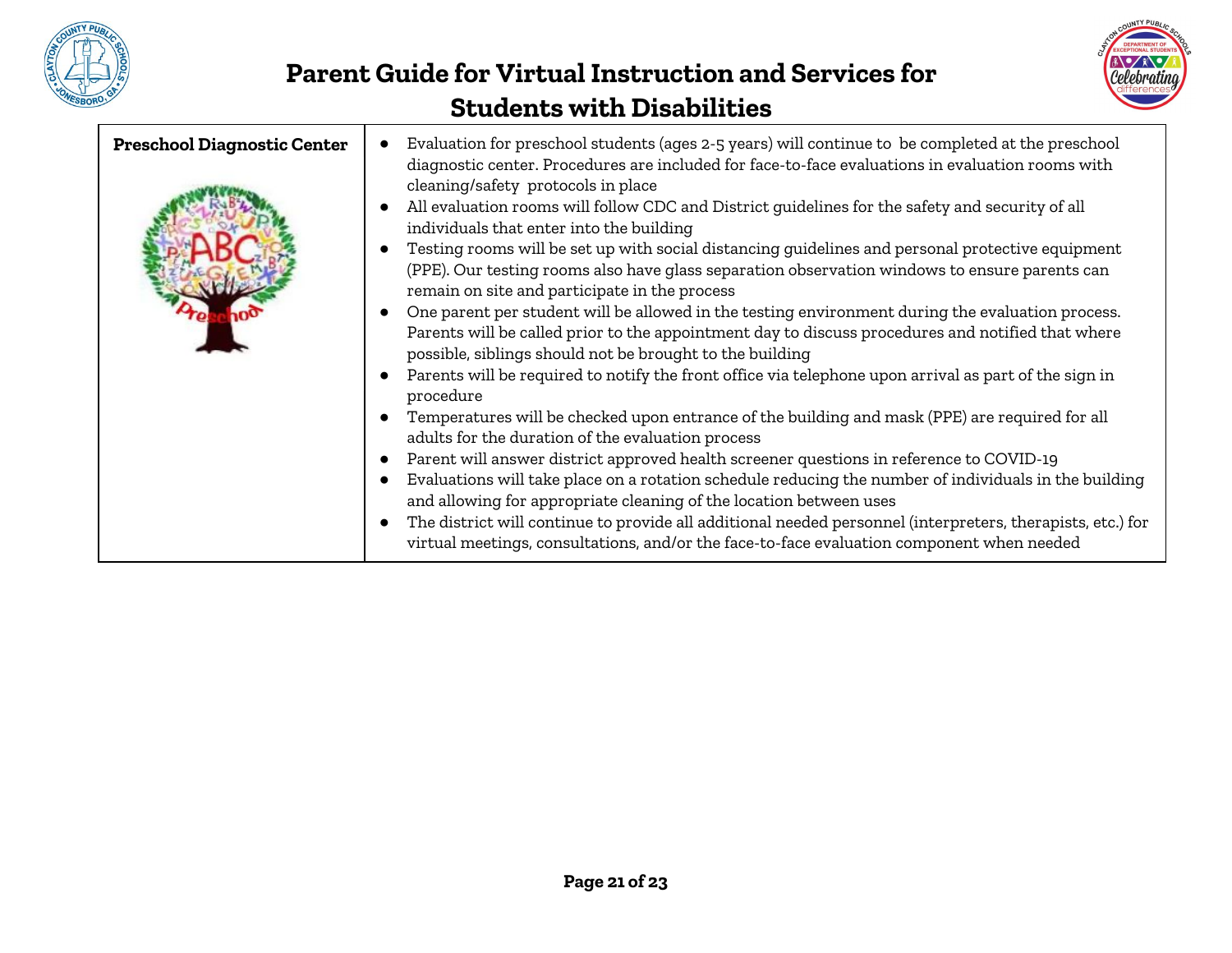



| HOW DO WE ADDRESS REGISTRATION AND ENROLLMENT FOR STUDENTS WITH DISABILITIES?                     |                                                                                                                                                                                                                                                                                                                                                                                                                                                                                                                                                                                                                                                                                                                                                 |
|---------------------------------------------------------------------------------------------------|-------------------------------------------------------------------------------------------------------------------------------------------------------------------------------------------------------------------------------------------------------------------------------------------------------------------------------------------------------------------------------------------------------------------------------------------------------------------------------------------------------------------------------------------------------------------------------------------------------------------------------------------------------------------------------------------------------------------------------------------------|
| <b>New/Returning Student</b><br>Enrollment/OLR/Withdrawal                                         | The Department is connected to the district process and follows the online registration (OLR)<br>process. Additional steps are added to ensure documentation is reviewed and students are<br>assigned and supported based on needs of special education services outlined in their IEP<br>List of required documents for online registration<br>$\bullet$<br>Contacts for Department are available at Department of Exceptional Students webpage<br>The Department of Exceptional Students will receive notices and review virtual enrollments for all<br>enrolling special education students<br>The Department of Exceptional Students will ensure that students are assigned to<br>schools/programs that can support the needs in their IEPs |
| <b>Address Verification for</b><br><b>Current Students</b>                                        | The District is asking all parents to complete virtual Address Verification/Changes<br>The Department is is need of the appropriate information for addresses to provide a verification<br>report to ensure appropriate assignments for program classes and continue to verify<br>transportation routing for student meal delivery and for bus transportation to be correct upon<br>return to the school building                                                                                                                                                                                                                                                                                                                               |
| <b>Enrollment for Kindergarten</b><br><b>Students with Special Needs</b>                          | Parents must enroll at the school they were notified to enroll for program services for<br>$\bullet$<br>preschool/kindergarten OR the home zoned school for his/her regular kindergarten program<br>The parent will need to use the online registration progress, upload all required documents and<br>$\bullet$<br>select that the student is a student with a disability<br>The DES department will review and approve the school or contact the parent if there is a<br>discrepancy or need to make a school location change.                                                                                                                                                                                                                |
| <b>Enrollment for Students</b><br><b>Placed at Another Location</b><br>for Services<br>Enrollment | Students who are served at the state schools (deaf and blind) or at private preschools and receive<br>$\bullet$<br>support services through our diagnostic program will enroll through our online registration<br>program and select "preschool diagnostics" or "state schools" as the location. As we complete the<br>enrollment/registration process internally, we will process and locate the student for services.<br>If enrolling your child for evaluation purposes only (home school/private school parents), the<br>parent will complete the online registration process and select "diagnostics" for location as well<br>ensuring that the district is notified                                                                       |